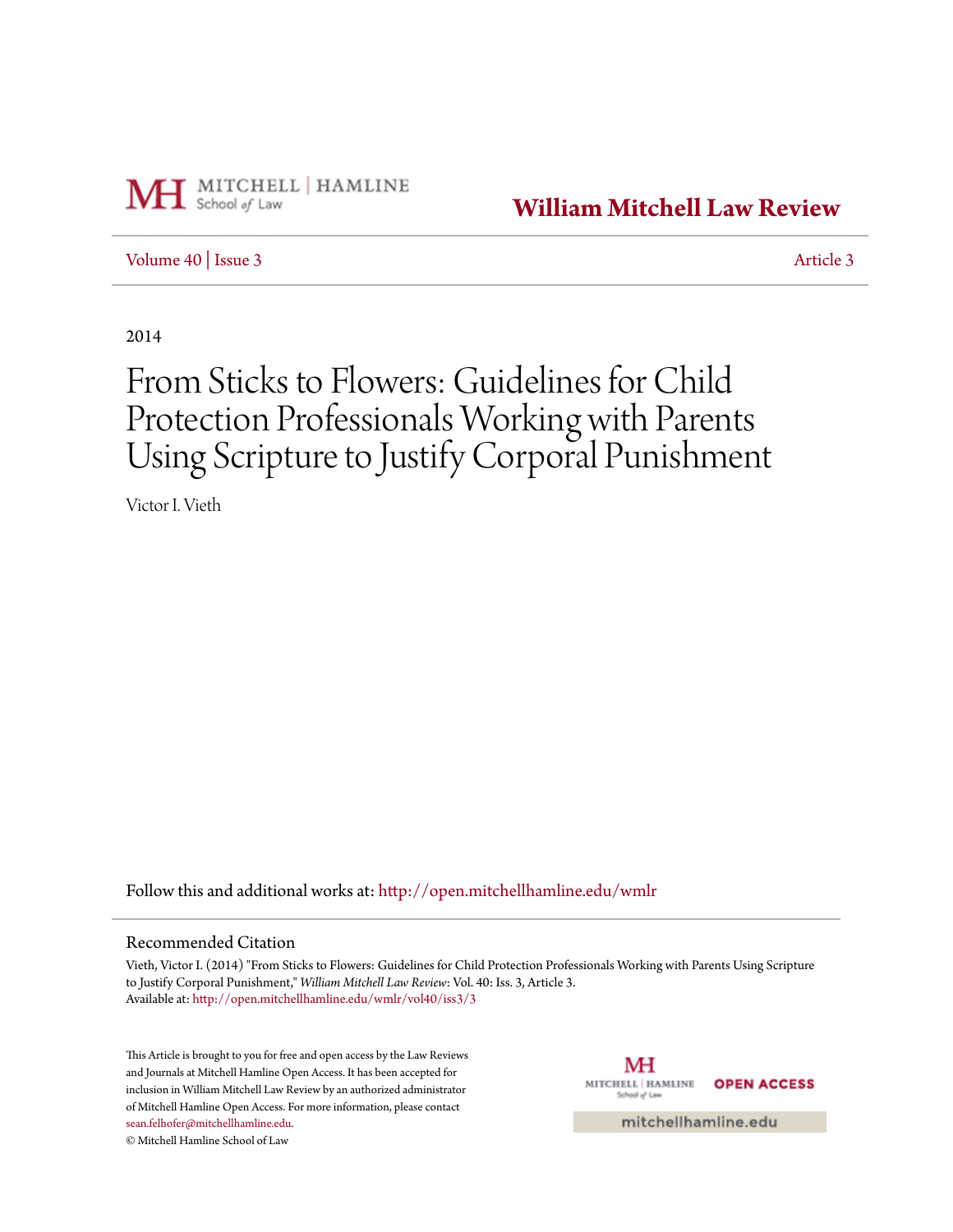# **FROM STICKS TO FLOWERS: GUIDELINES FOR CHILD PROTECTION PROFESSIONALS WORKING WITH PARENTS USING SCRIPTURE TO JUSTIFY CORPORAL PUNISHMENT**

Victor I. Vieth†

| L   | <b>INTRODUCTION: THE INTERSECTION OF LAW AND</b>                  |
|-----|-------------------------------------------------------------------|
|     | RELIGION IN CASES OF CORPORAL PUNISHMENT  908                     |
| П.  | CASE STUDY: A WIDOWED MOM, A BOARD FROM THE                       |
|     |                                                                   |
| HL. |                                                                   |
|     | The Influence of Christianity on Corporal Punishment<br>A.        |
|     |                                                                   |
|     | Religious Affiliations and Corporal Punishment 916<br>В.          |
|     | 1. Liberal Protestant Teaching on Corporal Punishment 917         |
|     | 2. Conservative Protestant Teaching on Corporal                   |
|     |                                                                   |
|     | 3. Biblical Basis for Corporal Punishment920                      |
|     | Putting a Rag Doll to Bed: Extreme Interpretations<br>$a_{\cdot}$ |
|     |                                                                   |
|     | Dare to Discipline: Moderate Interpretations of the<br>b.         |
|     | $Proverbs$<br>923<br>                                             |
|     | Jewish Interpretations of the Proverbs 925<br>$\mathcal{C}$ .     |
|     | The Conservative Protestant Basis for the<br>$d_{\cdot}$          |
|     | Shrinking Acceptance of Corporal Punishment 927                   |
|     | IV. WORKING WITH PARENTS JUSTIFYING CORPORAL                      |
|     |                                                                   |
|     |                                                                   |

1

† Executive Director, Gundersen Health System's National Child Protection Training Center. The author is grateful to Michael Johnson, Mark Everson, John Schuetze, Robert Fathman, Nadine Block, Michele Knox, Duncan Rankin, Diane Langberg, Phil Monroe, Susanne Walters, Ann Budzak Garza, Donald Walker, David Corwin, and Rita Farrell for their review and comments. The author is also grateful to Dr. Melody Berkovits for reviewing the section on Jewish interpretation of the *Proverbs* and offering her helpful insights.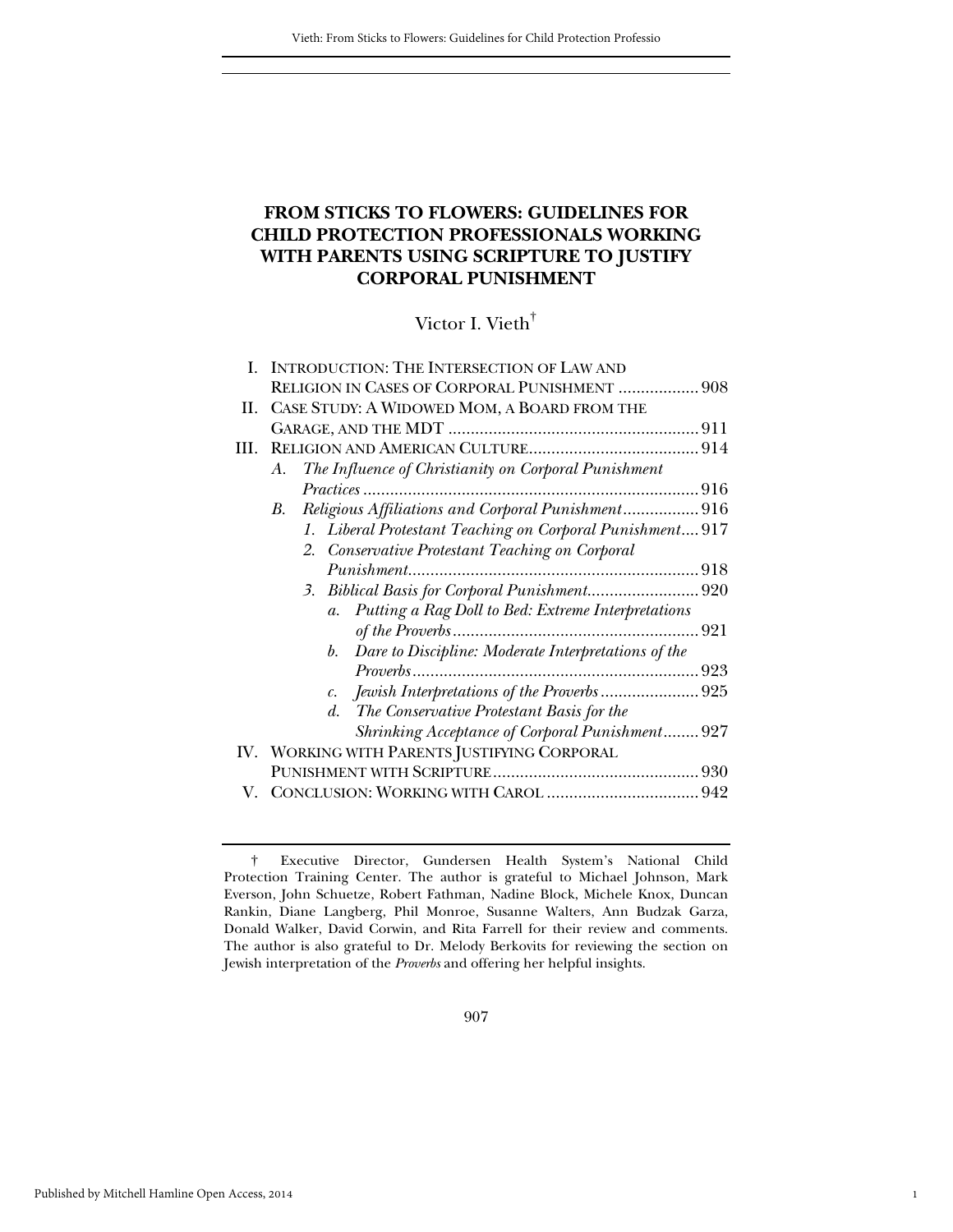"*At a well in a yard they met a man who was beating a boy. The stick burst into flower in the man's hand. He tried to drop it, but it stuck to his hand. His arm became a branch, his body the trunk of a tree, his feet took root. The boy, who had been crying a moment before, burst out laughing and joined them.*"

 $-C.S.$  Lewis<sup>1</sup>

# I. INTRODUCTION: THE INTERSECTION OF LAW AND RELIGION IN CASES OF CORPORAL PUNISHMENT

There is a large and growing body of research documenting that corporal punishment is not an effective form of discipline, $\dot{z}$ with numerous medical and mental health bodies discouraging the practice.<sup>3</sup> For example, the American Academy of Pediatrics contends that the negative consequences of corporal punishment outweigh any benefits and urges parents to find "methods other than spanking in response to undesired behavior."<sup>4</sup> According to

 <sup>1.</sup> C.S. LEWIS, PRINCE CASPIAN 201–02 (1951). In his autobiography, C.S. Lewis describes witnessing egregious acts of school authorities beating children under the guise of corporal punishment. He also noted the social injustice involved, commenting that the victims were "boys who fell below a certain social status." C.S. LEWIS, SURPRISED BY JOY 25 (1955). The scene quoted from Lewis's childrens novel *Prince Caspian* is meant to depict biblical liberation from all forms of bondage, including beatings offered under the pretense of discipline. For a fuller discussion of this imagery in *Prince Caspian*, see GENE VEITH, THE SOUL OF PRINCE CASPIAN 175–84 (2008), and DEVIN BROWN, INSIDE PRINCE CASPIAN 223–26 (2008).

 <sup>2.</sup> *See generally* ELIZABETH T. GERSHOFF, REPORT ON PHYSICAL PUNISHMENT IN THE UNITED STATES: WHAT RESEARCH TELLS US ABOUT ITS EFFECTS ON CHILDREN (2008), *available at* http://www.nospank.net/gershoff.pdf (synthesizing over one hundred years of social science research on physical punishment and its effect on children).

 <sup>3.</sup> Organizations that have endorsed the *Report on Physical Punishment in the United States* include: Academy on Violence and Abuse, American Academy of Pediatrics, American Academy of Child and Adolescent Psychiatry, American Medical Association, American Professional Society on the Abuse of Children, American College of Emergency Physicians, Dave Thomas Foundation for Adoption, National Association of Counsel for Children, and National Association of Pediatric Nurse Practitioners.

 <sup>4.</sup> Comm. on Psychosocial Aspects of Child & Family Health, Am. Acad. of Pediatrics, *Guidance for Effective Discipline*, 101 PEDIATRICS 723, 726 (1998). Researchers have found that harsh physical discipline (pushing, grabbing, shoving, slapping, and hitting), even in the absence of more severe child maltreatment, is associated with higher risks of cardiovascular disease, arthritis, obesity, history of family dysfunction, and mental disorders. Tracie O. Afifi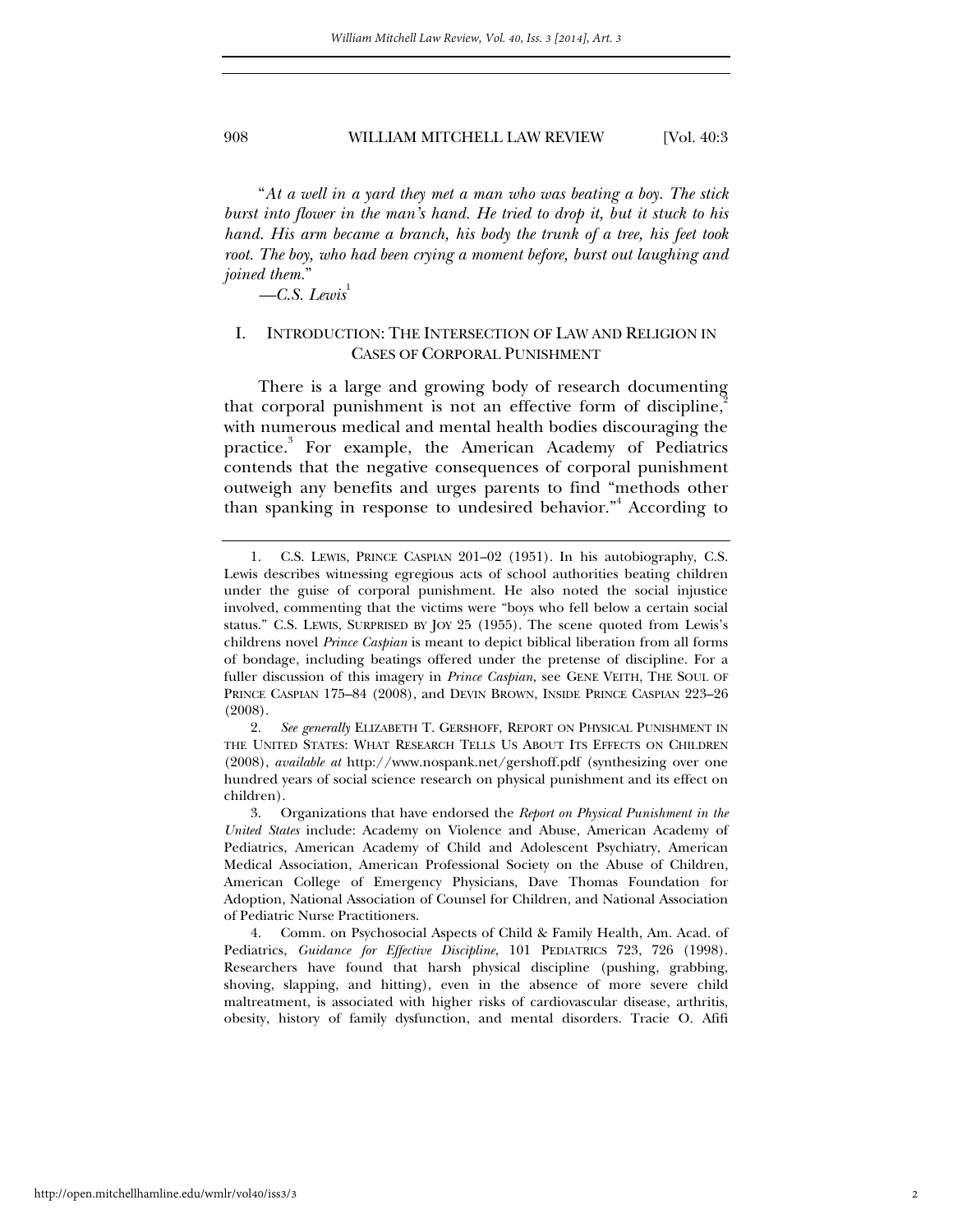one literature review on corporal punishment research, "[A]t its worst corporal punishment may have negative effects on children and at its best has no effects, positive or otherwise."

Despite research and the discouraging of corporal punishment by respected medical and mental health organizations, most Americans continue to practice corporal punishment,<sup>6</sup> and many schools permit hitting children as a means of discipline.<sup>7</sup> Although there are multiple reasons for parental adherence to corporal punishment, one factor appears to be the influence of religion.

To many of the faithful, their reading of scripture trumps every study on corporal punishment. Indeed, their reading of scripture may trump any law limiting their ability to strike children as a means of discipline. When this happens, there is an inevitable tension between the law and religion. Understanding this tension begins with understanding when, pursuant to the law, child protection professionals may intervene in a case of corporal punishment.

In the United States, all fifty states permit parents to utilize corporal punishment provided the force is reasonable.<sup>8</sup> In determining reasonableness, courts consider the child's age and size, the means used to inflict discipline (disciplining with objects is generally frowned upon), the place on the child's body where discipline is inflicted, the degree of injury or pain, the parent's motive in hitting a child, and whether the discipline is part of an overall pattern of violence.<sup>9</sup> Some courts also consider the "nature of the misbehavior" of the child being hit $^{\prime\prime}$  and thus leave open the

et al., *Harsh Physical Punishment in Childhood and Adult Physical Health*, 132 PEDIATRICS e333, e333–38 (2013).

 <sup>5.</sup> Elizabeth T. Gershoff, *Corporal Punishment, Physical Abuse, and the Burden of Proof: Reply to Baumrind, Larzelere, and Cowan (2002), Holden (2002), and Parke (2002)*, 128 PSYCHOL. BULL. 602, 609 (2002).

 <sup>6.</sup> Approximately two-thirds of parents report hitting children below the age of two and, by the time a child reaches high school, 85% have been physically punished with 51% having been struck with a belt or other object. GERSHOFF, *supra* note 2, at 10.

 <sup>7.</sup> For a detailed analysis of state laws on corporal punishment, see *Discipline and the Law*, CENTER FOR EFFECTIVE DISCIPLINE (Dec. 2012), http://www.stophitting .com/index.php?page=statelegislation#Minnesota.

 <sup>8.</sup> *See, e.g.*, JOHN E.B. MYERS, MYERS ON EVIDENCE OF INTERPERSONAL VIOLENCE: CHILD MALTREATMENT, INTIMATE PARTNER VIOLENCE, RAPE, STALKING, AND ELDER ABUSE 262–64 (5th ed. 2011).

 <sup>9.</sup> *Id.* at 262–69.

 <sup>10.</sup> Hamilton *ex rel.* Lethem v. Lethem, 270 P.3d 1024, 1038 (Haw. 2012).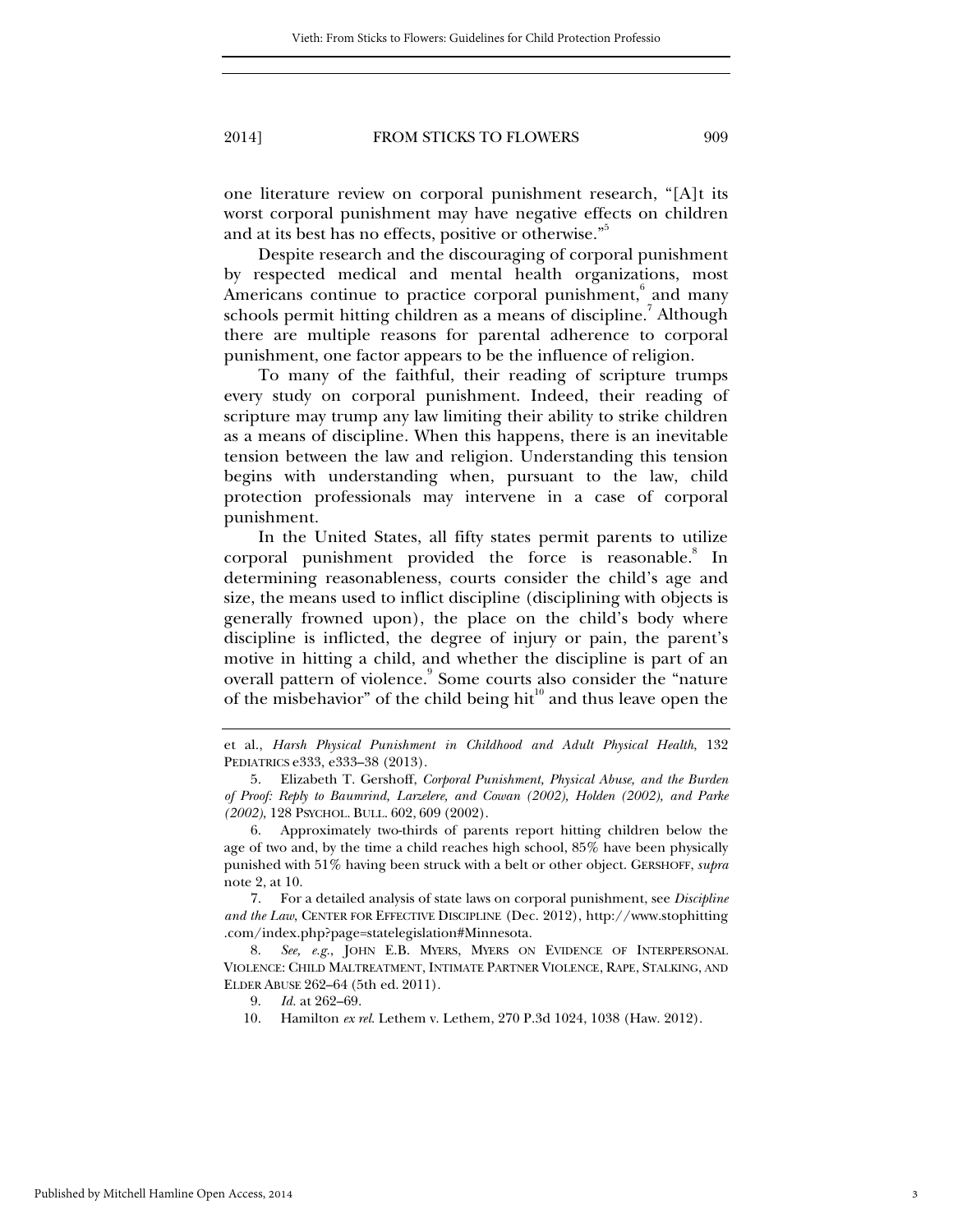possibility that, in some instances, even mild forms of corporal punishment may be unlawful.

In applying these and other factors, the definition of "reasonable force" in American society and law appears to be contracting.11 To the extent research discouraging corporal punishment continues to grow and societal support for the practice continues to wane, it is predictable that child protection professionals will increasingly become involved in parental discipline rooted in religion.

In cases of corporal punishment, the intersection of child protection and religion happens on at least two levels. First, criminal justice professionals must decide when parental discipline is contrary to law and warrants charges even though the practice may be theologically based. Second, child protection workers must determine when to intervene and require parents to forego disciplinary techniques considered physically and emotionally harmful.<sup>12</sup>

To address this issue, this article includes a case study designed to illustrate some of the complexities multidisciplinary teams  $(MDTs)^{13}$  of child protection professionals encounter when

 13. There are three types of MDTs. First, there is the core investigative team typically consisting of law enforcement, child protective services, and the prosecutor's office. This team responds to an initial report of abuse and arranges forensic interviews, medical examinations, mental health referrals, search warrants, interrogation of perpetrators, and other investigative functions. Second, there is a broader service planning or case review team that discusses the ongoing needs of a maltreated child and his or her family. The team typically consists of "professionals providing therapeutic and other support services" including medical professionals, child protection service workers, mental health practitioners, victim-witness advocates, and school guidance counselors or social workers. Third, the systems coordination team, consisting of the same individuals who participate in the service planning team, organizes public awareness events and generates support for prevention efforts. AM. PROSECUTORS RESEARCH INST., INVESTIGATION AND PROSECUTION OF CHILD ABUSE, at xxxiv, xxxviii (3d ed. 2004).

4

 <sup>11.</sup> *See, e.g.*, MYERS, *supra* note 8, at 260 (noting that "although many parents still use corporal punishment, the acceptability of spanking is on the wane").

 <sup>12.</sup> In reviewing the research, one scholar writes: "[R]ecent studies have suggested that a host of potentially harmful behavioral and psychological consequences may result from so-called 'ordinary' physical punishment. These negative outcomes include alcohol abuse, depression, suicidal thoughts, behavioral problems, low achievement, and future economic insecurity." Clifton P. Flynn, *Regional Differences in Spanking Experiences and Attitudes: A Comparison of Northeastern and Southern College Students*, 11 J. FAM. VIOLENCE 59, 59–60 (1996).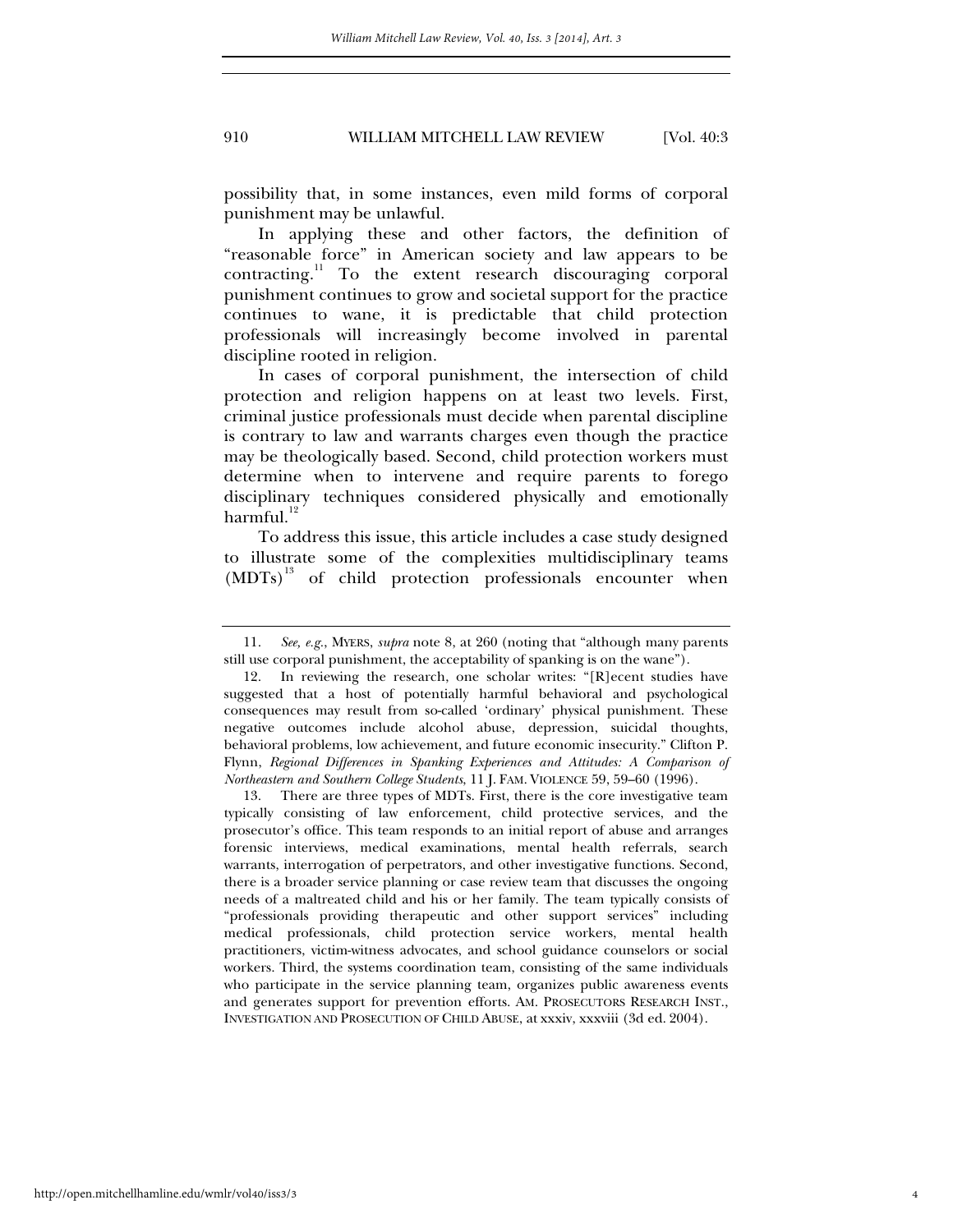corporal punishment is practiced in the name of God. When should the team charge a parent with a crime? When should a child protection petition be filed? When the MDT is relying on research, and a parent is relying on the Bible, is there a way to bridge the gap?

In addition to illustrating these questions through a case study, this article provides an overview of religious practices in the United States with special focus on religious teaching pertaining to corporal punishment. Although corporal punishment is found among all religious groups, it is more readily accepted and practiced among conservative Protestants. Accordingly, the article details the various nuances of this belief system and offers myriad suggestions for child protection professionals working with families who insist on hitting their children, even to the point of causing injury, because "the Bible tells me so."

# II. CASE STUDY: A WIDOWED MOM, A BOARD FROM THE GARAGE, AND THE  $MDT<sup>14</sup>$

When her husband died unexpectedly, Carol was forced to raise their little boy, only three years old, by herself. A twenty-twoyear-old Caucasian woman from the Midwest, Carol had been a stay-at-home mom. However, she now had to work two jobs to make ends meet. Since she wanted more for her son, she also took college courses one night a week. Remarkably, she found the time to stay engaged with her son, and neighbors often saw her playing in the park with her boy and regularly praising and hugging him.

Deeply religious, Carol relied heavily on her conservative Protestant faith in these difficult days and regularly turned to her pastor and older parents in the church for guidance. She was raised in a home where her father disciplined the children with corporal punishment by striking their buttocks with a board. Carol and her husband intended to follow suit when their son was old enough to understand the discipline was rooted in love and the word of God. Unfortunately, her husband was now dead and Carol was left alone to discipline her sometimes unruly son.

 <sup>14.</sup> This case study is roughly based on a case the author was involved with more than twenty years ago. The author combines this case with facts from other cases he has worked on over the years in the hope that this one anecdote illustrates many of the points made throughout the article.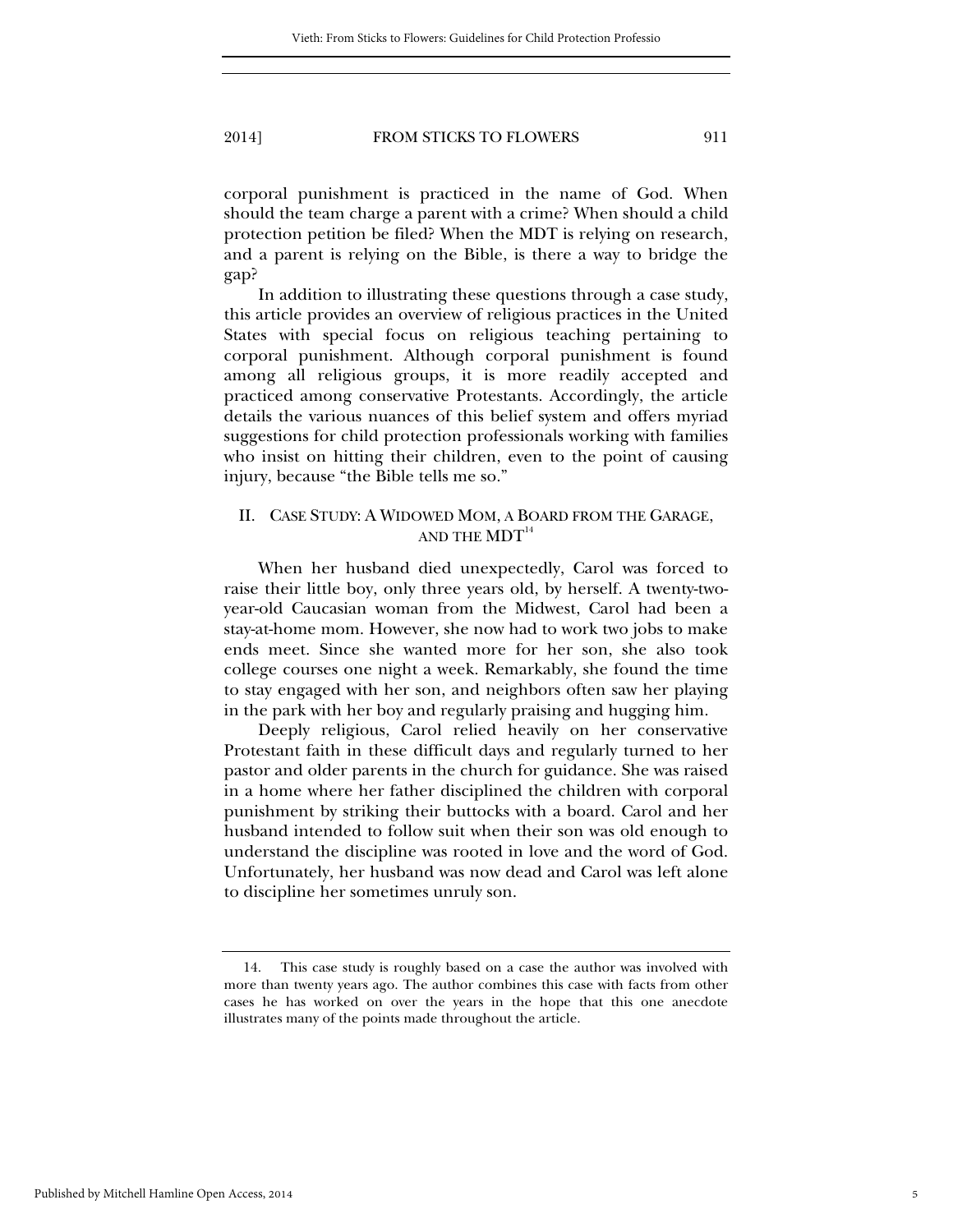Based on her reading of the Bible, and the teaching of her church leaders, Carol began to paddle her son on the buttocks using a small board she found in her garage. She hated hitting her son and often broke down crying. One day, she confessed to a coworker what she was doing and said she was afraid she was hitting her son too hard because she was leaving marks. She also worried that she was sometimes hitting him out of frustration. Although she was scared of hurting him, Carol saw no other recourse. Although she wasn't convinced that corporal punishment was working, she reasoned that God must know what he is talking about.

Carol's co-worker was worried enough to call child protective services. The subsequent MDT investigation found a young mother with many parenting strengths but a glaring weakness that could not be ignored—Carol was hitting her son at a level that violated the law.<sup>15</sup> Largely sympathetic to the mother and convinced they could help her raise the child without violence, the MDT chose not to file criminal charges but instead filed a civil child protection petition. Carol admitted the petition, acknowledging she had gone too far, and pledged to work with child protection to improve her parenting.

At first, it seemed an easy case to resolve. In the weeks ahead, though, problems began to develop. Carol was willing to use corporal punishment less often, even as a last resort, but she was unwilling to forego the practice altogether. Carol also couldn't promise to never use the board again because the Bible seemed to express a preference for using a "rod."<sup>16</sup>

The social workers, mental health professionals, doctors, nurses, and parenting aids working with Carol explained corporal punishment was contrary to numerous scholarly studies and that myriad, nonviolent forms of discipline were more effective. These

 <sup>15.</sup> Many child protection codes and many child protection professionals draw the line when a parent is hitting a child with an object or hitting a child hard enough to cause bruises or other injuries. Victor I. Vieth, *Corporal Punishment in the United States: A Call for a New Approach to the Prosecution of Disciplinarians*, 15 J. JUV. L. 22, 50–51 (1994). For example, Minnesota's mandated reporting law requires professionals to report physical abuse but specifically states physical abuse "does not include reasonable and moderate physical discipline" that does not "result in an injury." MINN. STAT. § 626.556(2)(g) (2012).

 <sup>16.</sup> Bible verses influencing Carol included: "Do not withhold discipline from a child; if you punish him with the rod, he will not die" and "He who spares the rod hates his son, but he who loves him is careful to discipline him." *Proverbs* 23:13; 13:24 (New International Version).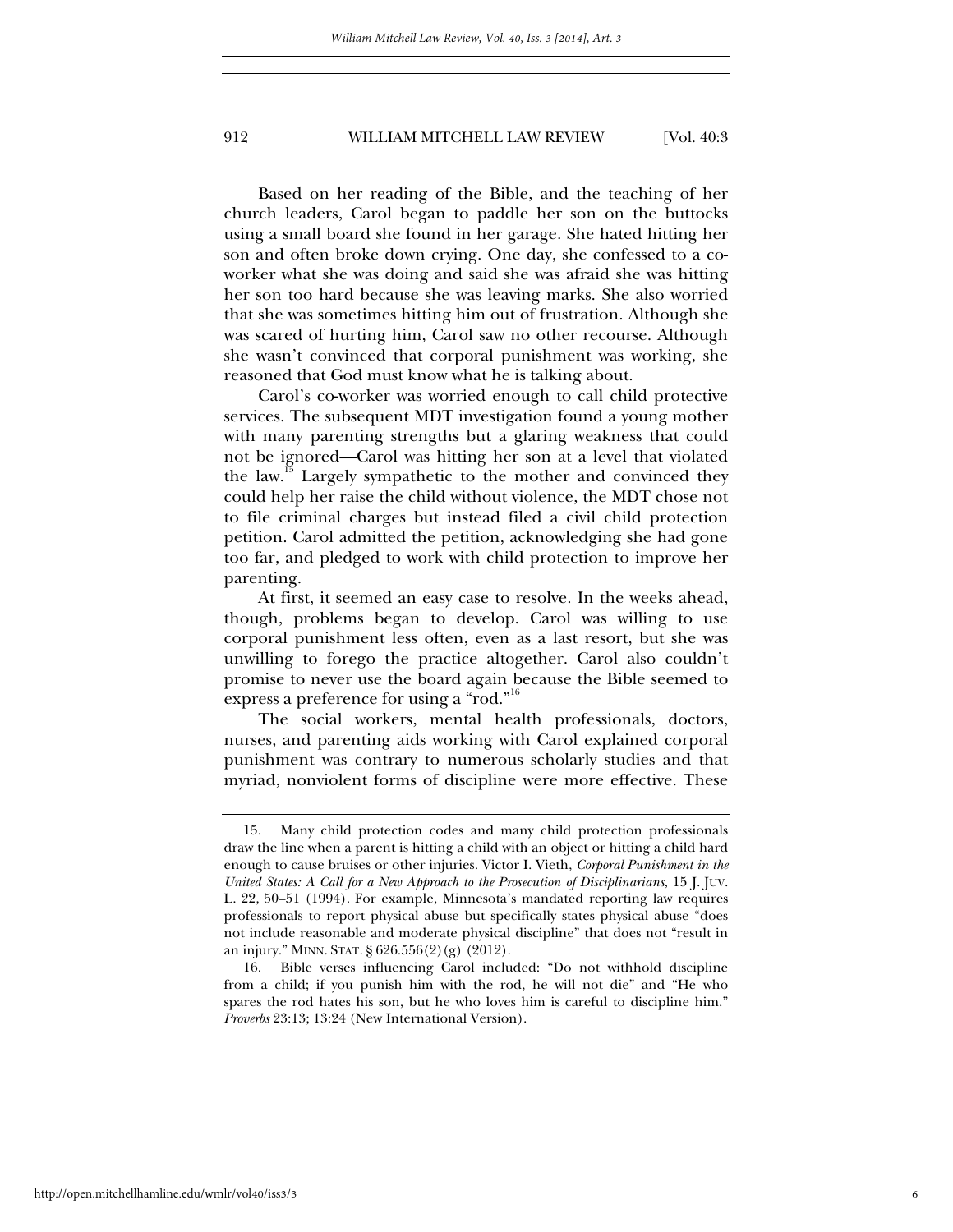same professionals told Carol that many prestigious medical and mental health organizations were publicly opposed to physical discipline. Carol, though, was unimpressed. She went so far as to say she suspected that many of these researchers also supported evolution<sup>17</sup> and otherwise denied the most basic teachings of the Bible.

When a team member pointed out that some Protestant denominations had passed resolutions discouraging corporal punishment, Carol retorted that these denominations were liberal and didn't really believe in the Bible. In the end, she said, God's word was paramount, and that word told her she must sometimes hit her son, and to do so with an object. Without proper discipline, she told the MDT, the very salvation of her son was at stake.

The subsequent case review meeting was contentious. Some members of the team felt it was time to charge Carol with a crime reasoning that perhaps a criminal conviction and some time in jail would impress on her the serious nature of her conduct. Other team members felt it was time to terminate Carol's parental rights to her son. After all, the team had done its best but she simply refused to put away the board. If the child was kept in such a home, the boy might be seriously injured or even killed. Given all the pressures in Carol's life, one team member said he could see Carol in a moment of great frustration using the board on other parts of

 <sup>17.</sup> Although Carol literally believed the world was created in six days and was only several thousand years old, Christian teachings on evolution are not uniform, even among conservatives. For example, conservative theologian Timothy Keller writes:

Evolutionary science assumes that more complex life-forms evolved from less complex forms through a process of natural selection. Many Christians believe that God brought about life this way. For example, the Catholic church, the largest church in the world, has made official pronouncements supporting evolution as being compatible with Christian belief. However, Christians may believe in evolution as a process without believing in "philosophical naturalism"—the view that everything has a natural cause and that organic life is solely the product of random forces guided by no one. When evolution is turned into an All–encompassing Theory explaining absolutely everything we believe, feel, and do as the product of natural selection, then we are not in the arena of science, but of philosophy.

TIMOTHY KELLER, THE REASON FOR GOD: BELIEF IN AN AGE OF SKEPTICISM 87 (2008) (citation omitted); *see also* JIMMY CARTER, OUR ENDANGERED VALUES: AMERICA'S MORAL CRISIS 47–52 (2005) (arguing there is no conflict between religion and science).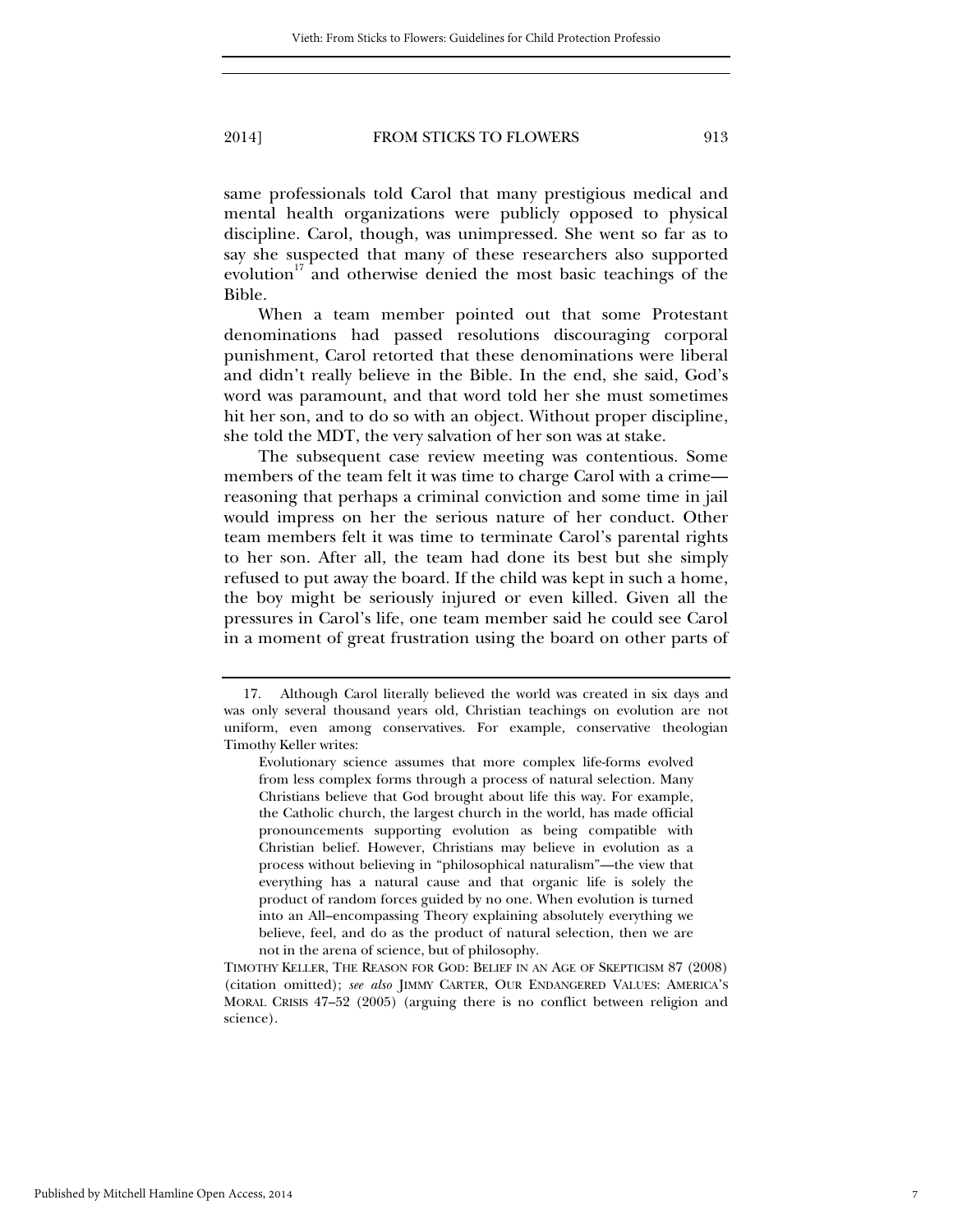the child's body—such as his head. Others said they simply needed to keep trying—after all Carol loved her son and in many ways was a good mother. The child was fed, clothed, brought to day care, had lots of toys, and was hugged often by his mother. Carol never used abusive language and often praised her son. Everyone conceded the child had a strong bond with his mother.

Finally, one team member suggested another course. To this team member, Carol's comments about evolution, "liberal" church teachings, and her son's soul reflected a deeper fear. If this fear was understood and addressed, perhaps the team would be more successful. The same team member felt it important to speak with Carol's pastor, to read some of the parenting books she was relying on, and to see if there was a way within her culture to move away from a form of discipline deeply concerning to the team.

Although most of the team did not accept Carol's worldview, and some even despised it, working within her culture seemed the only option remaining. In the months ahead, Carol and the MDT made startling discoveries. Although Carol never wavered from her religious beliefs, she eventually abandoned corporal punishment. Indeed, she became a strong *opponent* of the practice. Team members also did not change their beliefs about religion or research, but they learned to breathe new life into the concept of cultural sensitivity.

In order to understand this transformation, it is necessary to understand Carol's religious beliefs and the concerns that led her to cling to corporal punishment—and to eventually abandon the practice. This exploration of religious beliefs is also necessary because not every case is a success story. Some parents are abusive and, irrespective of whether or not their religious beliefs are sincere, the government must decide which parents are at such a high risk to hurt their children that prosecution and/or termination of parental rights is warranted.

Let's begin with an overview of the role religion plays in American culture.

#### III. RELIGION AND AMERICAN CULTURE

Religion plays an important role in the culture of the United States.<sup>18</sup> According to Gallup, more than 90% of Americans believe

 <sup>18.</sup> *See generally* JON MEACHAM, AMERICAN GOSPEL: GOD, THE FOUNDING FATHERS, AND THE MAKING OF A NATION (2006) (detailing the influence of religion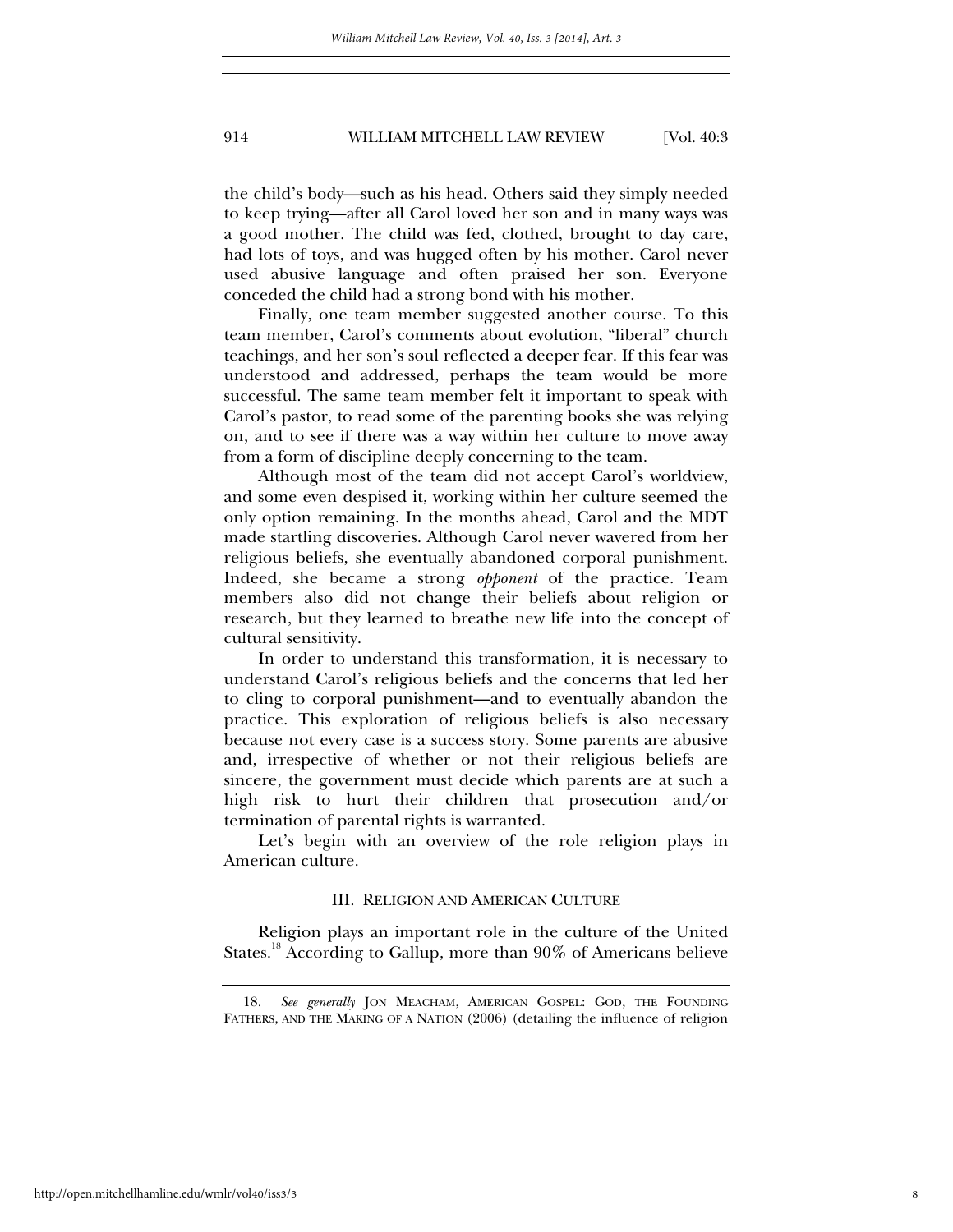in God and 55% claim religion plays a "very important" part in their lives.<sup>19</sup> Historians have noted that church membership rates in colonial America were low, whereas twentieth-century Americans exhibited robust religious affiliation rates.<sup>20</sup> Approximately  $40\%$  of Americans attend church weekly, $^{21}$  and sociologists expect religious involvement to increase in the decades to come.<sup>2</sup>

Although the United States is increasingly diverse, our religious demographics have changed only slightly since the 1950s.<sup>23</sup> According to Gallup, the religious make-up of the United States is:

- 53.9% Protestant/Other Christian
- 23.9% Catholic
- 1.7% Mormon
- 1.7% Jewish
- 0.5% Muslim
- 2.4% Other non-Christian religion
- 15.8% None/Atheist/Agnostic/Don't Know<sup>24</sup>

Stated differently, approximately 80% of Americans identify themselves as Christian, and 95% of Americans who identify as religious are Christians.<sup>25</sup> Given these dynamics, any discussion on the impact of religion on corporal punishment in America is primarily a discussion of the influence of Christianity on this practice.

throughout American history). Meacham concluded that "[t]o hope, as some secularists do, that faith will one day withdraw from the public square is futile. Humankind could not leave off being religious even if it tried. . . . The task of a republic like ours is to draw the best we can out of faith's 'permanent function' while avoiding the worst." *Id.* at 233–34.

 <sup>19.</sup> FRANK NEWPORT, GOD IS ALIVE AND WELL: THE FUTURE OF RELIGION IN AMERICA 9–11 (2012).

 <sup>20.</sup> Jon Butler, *Jack-in-the-Box Faith: The Religion Problem in Modern American History*, 90 J. AM. HIST. 1357, 1361–62 (2004).

 <sup>21.</sup> NEWPORT, *supra* note 19, at 11.

 <sup>22.</sup> This predicted rise may result from the aging of the population, an increase in the Hispanic population (which tends to be more religious), and migration to more religious regions of the country. *Id.* at 242–48.

 <sup>23.</sup> *Id.* at 22–25.

 <sup>24.</sup> *Id.* at 22.

 <sup>25.</sup> *Id.* at 21–22.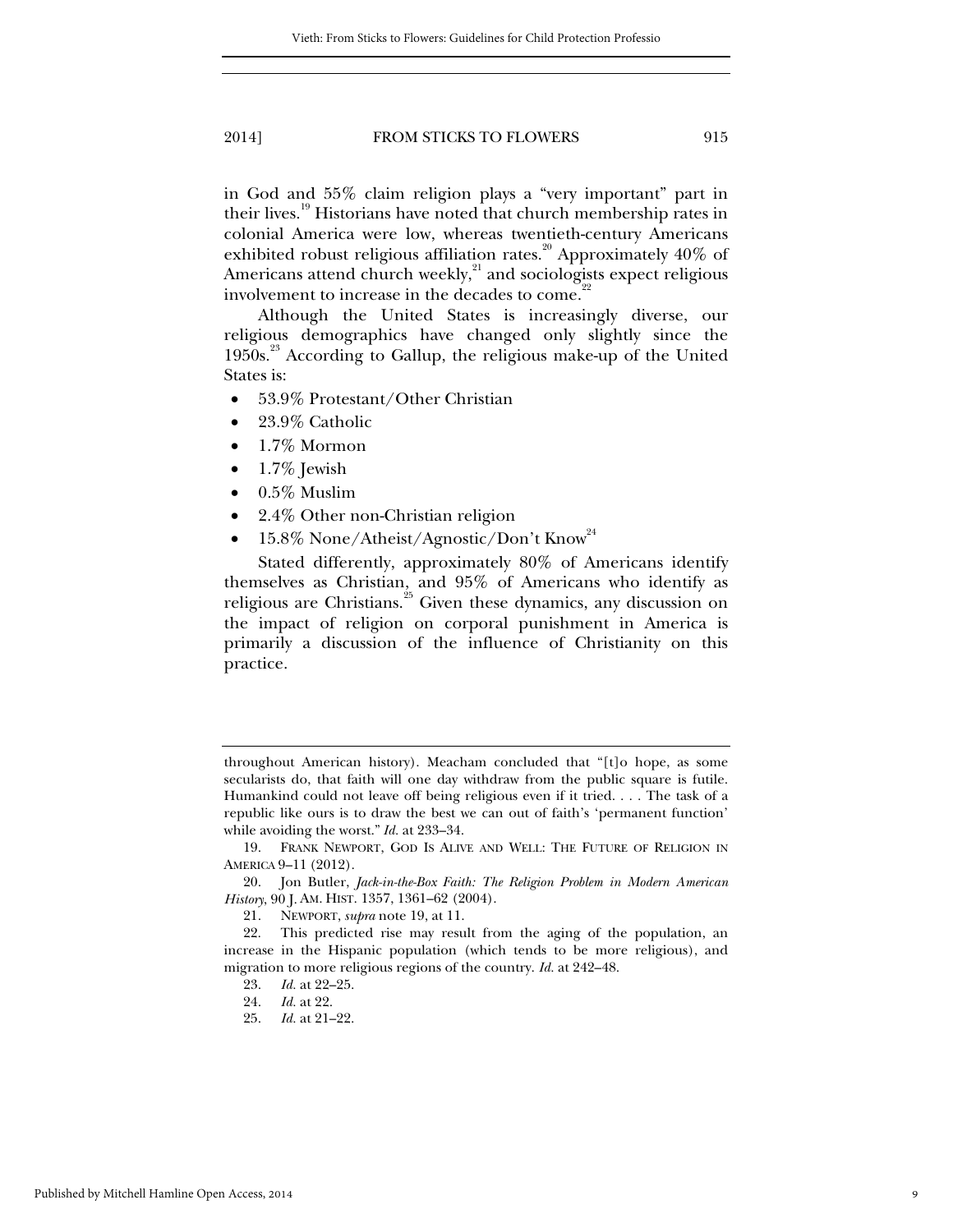#### *A. The Influence of Christianity on Corporal Punishment Practices*

The Christian culture dominant in the United States has played a significant role in corporal punishment in American homes and schools. Throughout our history, courts have cited the Bible as legal justification for the physical punishment of children. In the State of New York, an appellate court concluded corporal punishment is a "recognition of the admonitions to parents contained in the Book of Proverbs of the Holy Bible which have been paraphrased, 'Spare the rod and spoil the child.'"<sup>26</sup> The Rhode Island Supreme Court has referenced the "spare the rod" Proverb in its rulings, $^{27}$  and the State of Ohio likewise credits King Solomon's Proverbs with granting parents the right to hit children as a means of punishment.<sup>28</sup> In addition to court decisions, "substantial research has documented associations between religious affiliation and the endorsement and use of physical discipline of children."<sup>29</sup>

## *B. Religious Affiliations and Corporal Punishment*

Moderate $^{30}$  and liberal Protestants, as well as Catholics, $^{31}$  are less inclined to support corporal punishment.<sup>32</sup> However, at least

 30. According to one study, "Moderate Protestant traditions tend to support corporal punishment, albeit only as a last resort." Christopher G. Ellison & Darren E. Sherkat, *Conservative Protestantism and Support for Corporal Punishment*, 58 AM. SOC. REV. 131, 140 n.9 (1993) (citations omitted) (internal quotation marks omitted).

 31. Consider, for example, this Catholic commentary on *Proverbs* 23:13–14: "The sardonic humor means the exhortation is not to be taken literally, an argument for corporal punishment. The next verses (vv. 15–16) are exceedingly tender toward the young." THE CATHOLIC STUDY BIBLE 867 (Donald Senior et al. eds., 2d ed. 2011).

 32. Ellison & Sherkat, *supra* note 30, at 136 ("Our findings dovetail with those reported earlier [by another researcher]: Catholics do not disproportionately support corporal punishment.").

 <sup>26.</sup> People v. Mummert, 50 N.Y.S.2d 699, 703 (Nassau Cnty. Ct. 1944); *see also*  People ex rel. Ebert v. Baldani, 159 N.Y.S.2d 802, 806 (Mount Vernon City Ct. 1957) ("The permission to mete out reasonable and moderate punishment finds sanction in Holy Writ.").

 <sup>27.</sup> *See* State v. Thorpe, 429 A.2d 785, 788 (R.I. 1981).

 <sup>28.</sup> *See* State v. Hoover, 450 N.E.2d 710, 715 (Ohio Ct. App. 1982).

 <sup>29.</sup> Christopher W. Dyslin & Cynthia J. Thomsen, *Religiosity and Risk of Perpetrating Child Physical Abuse: An Empirical Investigation*, 33 J. PSYCHOL. & THEOLOGY 291, 291 (2005).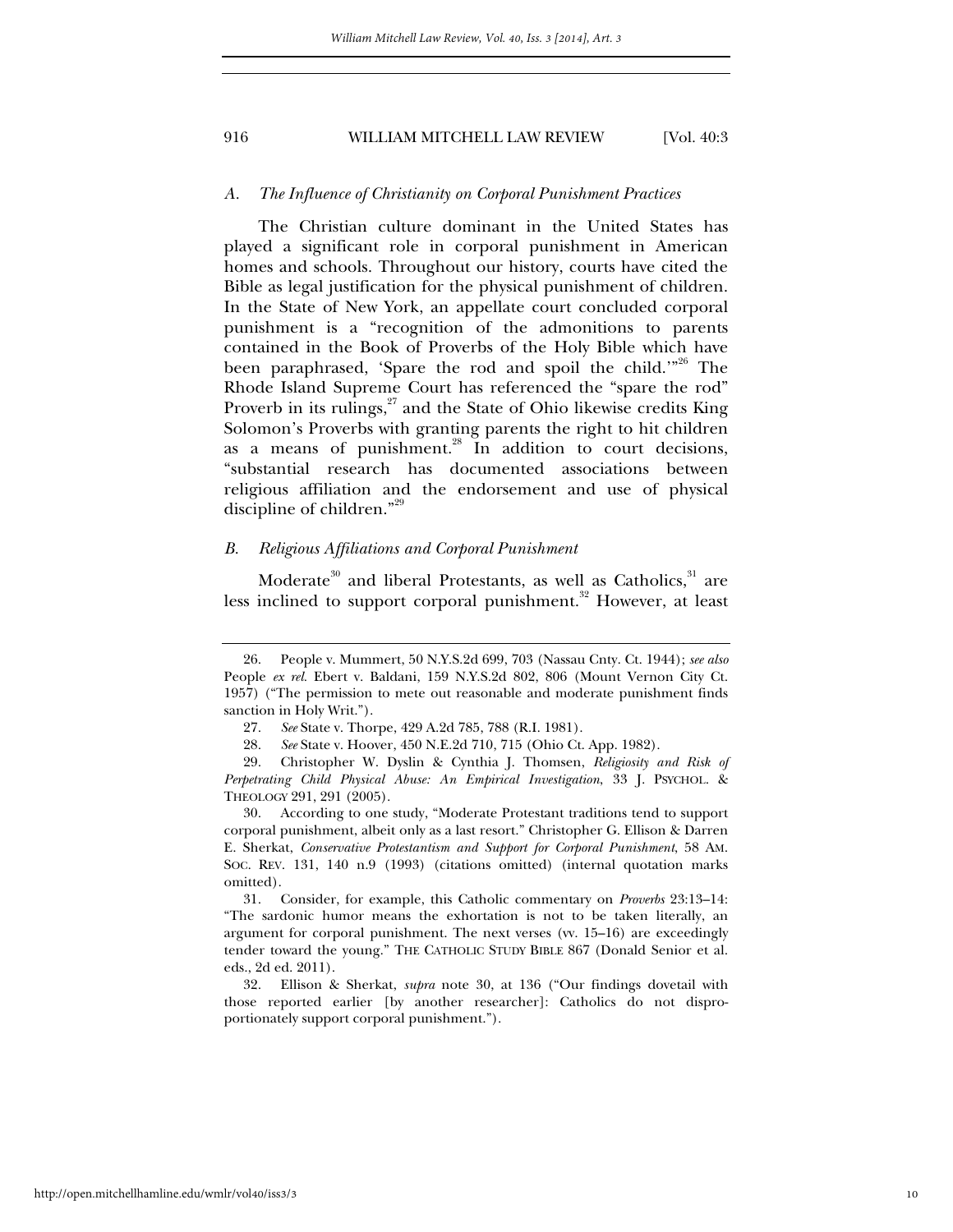one study has demonstrated that conservative Protestants "are significantly more supportive of corporal punishment than other persons."<sup>33</sup> Additionally, "parents with conservative scriptural beliefs" appear to use corporal punishment more often.

Although most liberal and conservative theologians agree there are clear biblical passages pertaining to corporal punishment, these passages are more easily dismissed in liberal church bodies. To understand why, it is necessary to understand different theological views of the Bible and how these views shape a reading of the corporal punishment texts.

#### *1. Liberal Protestant Teaching on Corporal Punishment*

A liberal theologian is less inclined to take the Bible literally and more likely to discount miracles or even historically fundamental teachings of the church such as heaven and hell, salvation by grace, and the deity of Christ. Instead, liberal theologians strive to find underlying truths in the Bible that better prepare us to work in this world.

To illustrate this viewpoint, seminary professor Gerald Birney Smith writes,

[T]he history of religion has made us aware that, so far as the supernaturalistic details of a doctrine of salvation are concerned, these appear in various forms in pagan religions as well as in Christianity. . . . The distinctive qualities of Christian salvation must be looked for in the kind of moral and religious character produced by Christian faith.<sup>3</sup>

Smith also noted, "We shall then not ask concerning the 'nature' of Jesus, but rather concerning his religious consciousness and life. We shall emphasize his *God-consciousness* and his ability to create in his disciples a trust in God which gives spiritual insight and moral power."

Within this cultural framework, liberal theologians can readily rely on research in rejecting corporal punishment and simply note the broader Christian concepts of love and gentleness in support of abandoning the practice. For example, when the Presbyterian

 <sup>33.</sup> *Id.* at 138.

 <sup>34.</sup> Gerald Birney Smith, *Systematic Theology and Christian Ethics*, *in* A GUIDE TO THE STUDY OF THE CHRISTIAN RELIGION 483, 523 (Gerald Birney Smith ed., 1916).

 <sup>35.</sup> *Id.* at 531–32.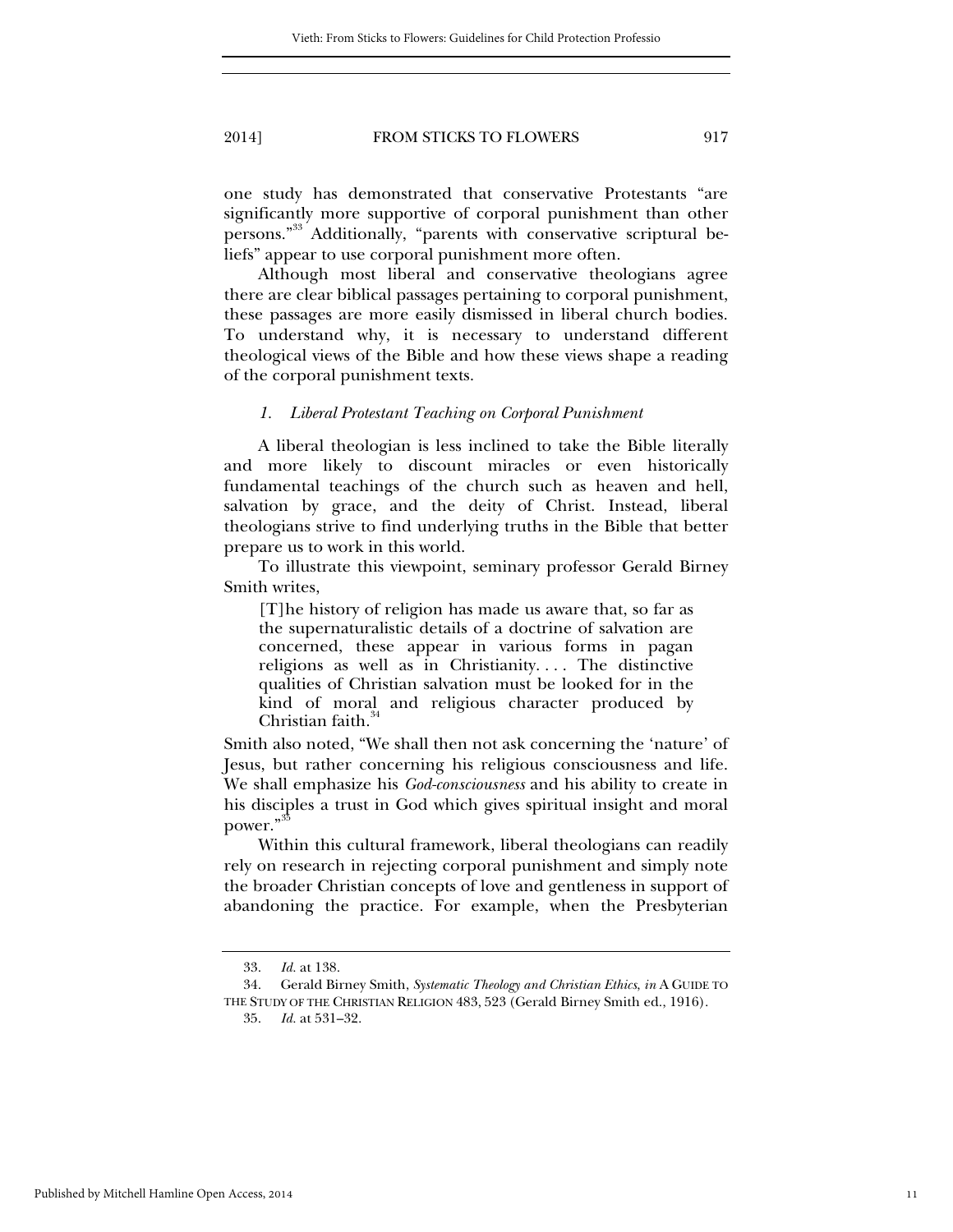Church USA passed a resolution urging schools and parents to refrain from corporal punishment, it did not specifically address the biblical texts but simply stated:

Corporal punishment models aggressive behavior as a solution to conflict. Numerous research studies have associated corporal punishment with increased aggression in children and adults, increased substance abuse, increased risk of crime and violence, low self-esteem, and chronic depression. It is difficult to imagine Jesus of Nazareth condoning any action that is intended to hurt children physically or psychologically.<sup>3</sup>

The Presbyterian USA resolution cites a similar resolution passed by the United Methodist Church in 2004, which, again, is rooted almost exclusively in research without a single mention of the corporal punishment passages in *Proverbs*. 37 Many conservative Protestants rejected the Presbyterian and Methodist resolutions not because these conservatives necessarily disagreed with the research on corporal punishment, but because the church resolutions did not address the biblical texts pertaining to physical discipline.<sup>38</sup>

In the context of our case study, this explains why Carol was not receptive to research or resolutions on corporal punishment from liberal church bodies. In order for Carol to move away from corporal punishment, the argument must be rooted in her cultural and religious framework. An analysis of that framework is provided below.

#### *2. Conservative Protestant Teaching on Corporal Punishment*

Many conservative Protestants believe the Bible is holy, inspired, and inerrant.<sup>39</sup> Conservative Protestants maintain the

 <sup>36.</sup> *Presbyterians Pass Resolutions Against Corporal Punishment*, CHILD, INC., http://childrenshealthcare.org/wp-content/uploads/2010/07/CP-Presbyterian -resolutions.pdf (last visited Feb. 10, 2014).

 <sup>37.</sup> For the United Methodist Church resolution see *Discipline Children Without Corporal Punishment*, UNITED METHODIST CHURCH, http://www.umc.org /site/apps/nlnet/content2.aspx?c=lwL4KnN1LtH&b=4951419&ct=6480593 (last visited Feb. 10, 2014).

 <sup>38.</sup> *See Presbyterians Denounce Corporal Punishment*, DENNY BURKE (July 11, 2012), http://www.dennyburk.com/presbyterians-denounce-corporal -punishment.

 <sup>39.</sup> *See generally* BRIAN R. KELLER, BIBLE: GOD'S INSPIRED, INERRANT WORD (Curtis A. John ed., 2002). Some conservative Protestants believe the Bible is infallible in terms of doctrine but may have errors of "chronological details,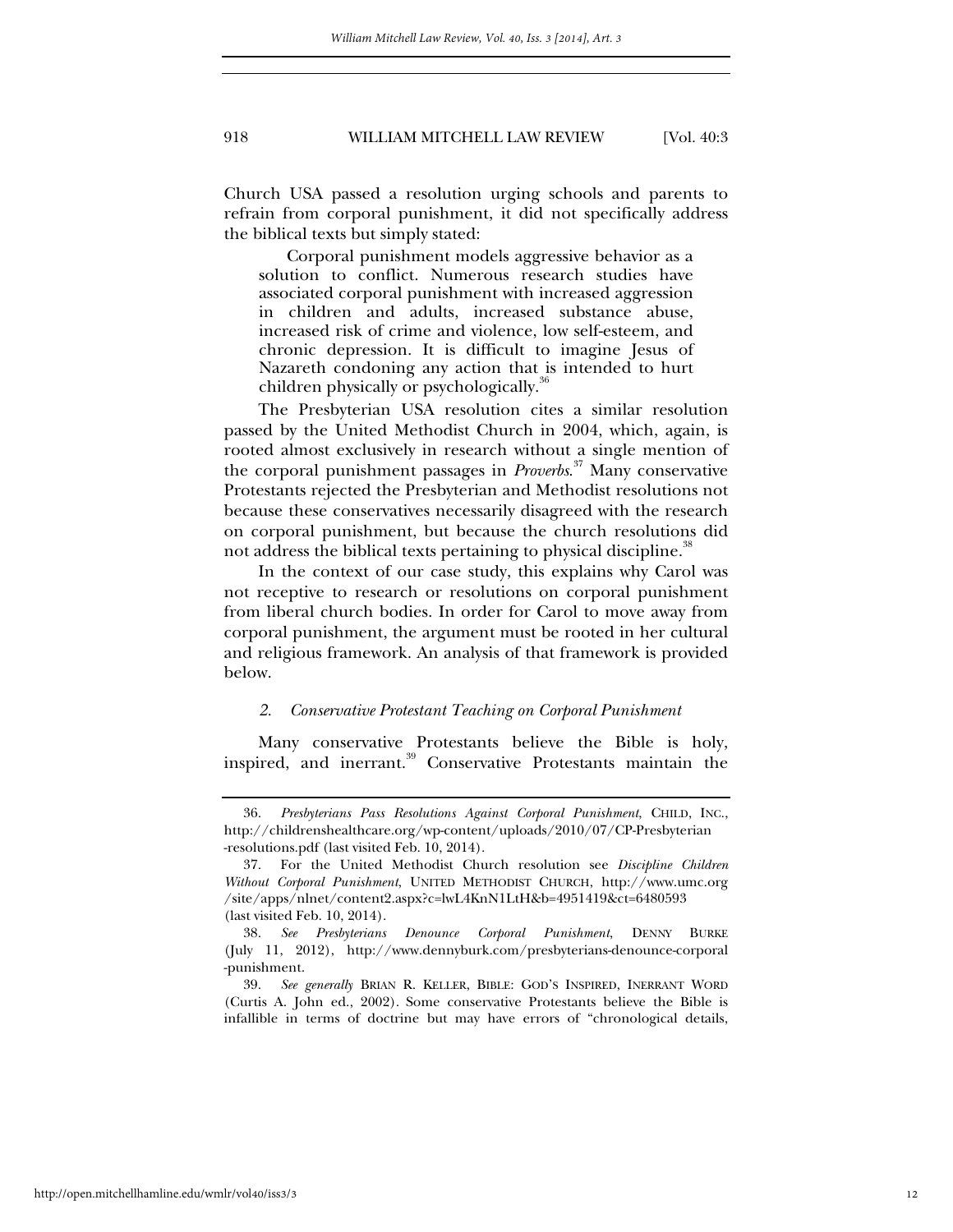Bible cannot be compared to other books because "they are the works of men."<sup>40</sup> This leads to a literal reading of many passages, including miracles such as the resurrection of Christ, and great concern about dismissing any part of scripture—fearing that if some teachings are abandoned, the primary teachings must also give way. According to one conservative theologian, "If the Bible were filled with falsehood, there could be no dependable certainty even of the fact that Jesus loves you."<sup>41</sup>

Within this cultural framework, Carol's comments about evolution or her dismissal of resolutions passed by more liberal church bodies reveal she does in fact have an underlying fear that contributes to her adherence to corporal punishment even though the practice makes her uncomfortable. Specifically, Carol fears that if she abandons scriptural teachings about corporal punishment, she must eventually deny God's role in creation or even the deity of Christ. This fear is not recent or unique to Carol. Indeed, many Protestants immigrated to the United States because they were afraid that growing liberalism in European and other churches would render all of scripture meaningless.<sup>42</sup>

Carol's concern about her son's salvation is likely rooted in a conservative Protestant belief that children are born sinful, rebellious, and in need of correction.<sup>43</sup> For example, James Dobson, whose parenting books have sold more than three million copies, writes:

Parents who believe all toddlers are infused with goodness and sunshine are urged to get out of the way and let their pleasant nature unfold. On the other hand, parents who

 43. MILLARD ERICKSON, CHRISTIAN THEOLOGY 639 (2d ed. 1998). This can be a nuanced argument since many conservative Protestants also believe that God does not hold children responsible for their sins until they reach the age of accountability—a fluid age in which a child can make a reasoned decision to accept or reject Christ as their savior. *See* WAYNE GRUDEM, SYSTEMATIC THEOLOGY 499–500 (1994).

precise sequence of events, and numerical allusions." *What We Believe and Teach*, FULLER THEOLOGICAL SEMINARY, http://www.fuller.edu/About/Mission\_and \_Values/What\_We\_Believe\_and\_Teach/ (last visited Feb. 10, 2014).

 <sup>40.</sup> KELLER, *supra* note 39, at 10.

 <sup>41.</sup> *Id.* at 25.

 <sup>42.</sup> *See generally* AUGUST R. SUELFLOW, SERVANT OF THE WORD: THE LIFE AND MINISTRY OF C.F.W. WALTHER 41–44 (2000) (noting the role "doctrinal deterioration" of the Christian faith played in German emigration to the United States).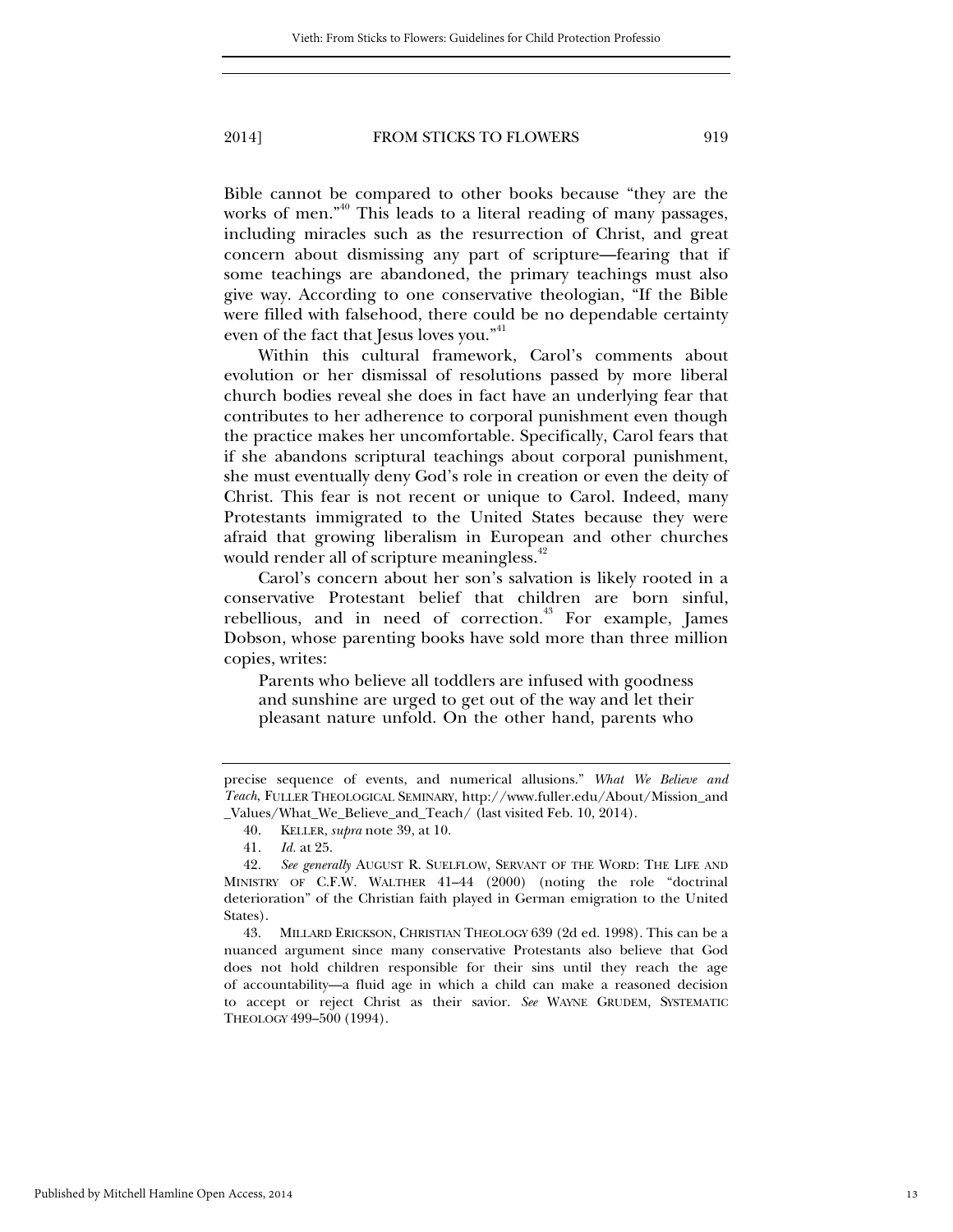recognize the inevitable internal war between good and evil will do their best to influence the child's choices—to shape his will and provide a solid spiritual foundation. They recognize the dangers of willful defiance . . . . My entire book, you see, is a product of the biblical orientation to human nature. We are not typically kind and loving and generous and yielded to God. Our tendency is toward selfishness and stubbornness and sin. We are all, in effect, "strong-willed children" as we stand before God.<sup>44</sup>

As already noted, this reliance on scripture leads some conservative Protestants to "emphatically reject popular and academic criticisms of corporal punishment."45 As noted by some researchers:

Conservative Protestant writers on childrearing attach little importance to the latest findings of social science researchers. Instead, they gauge the usefulness of any nonbiblical information by its compatibility with biblical principles as they are understood within Conservative Protestant communities. For instance, Dobson . . . bluntly rejects the use of scientific principles as arbiters of truth concerning parent-child relations: "The principles of good discipline cannot be ascertained by scientific inquiry  $\ldots$ .  $\frac{1}{2}$ ,  $\frac{46}{4}$ 

Given the belief that corporal punishment is a directive from God rooted in scripture, the child protection professionals working with Carol may not be able to get her to stop hitting her child with a board unless they understand the biblical basis for corporal punishment and are able to work within this cultural construct.

#### *3. Biblical Basis for Corporal Punishment*

The Bible consists of at least sixty-six "books" $47$  consuming several thousand pages written over a period of fifteen centuries.<sup>4</sup>

 <sup>44.</sup> Ellison & Sherkat, *supra* note 30, at 133 (emphasis omitted) (quoting JAMES DOBSON, THE STRONG-WILLED CHILD: BIRTH THROUGH ADOLESCENCE 174–75  $(1976)$ .

 <sup>45.</sup> *Id.* at 132.

 <sup>46.</sup> *Id.* (citation omitted) (quoting JAMES DOBSON, DARE TO DISCIPLINE 13  $(1970)$ .

 <sup>47.</sup> Some of the "books" are only a page or two in length. Catholic and Greek Orthodox Christians have more than sixty-six books, adding books written between the Old and New Testaments. Hans Dahl, *Introduction to the Bible*, *in* LUTHERAN STUDY BIBLE 19, 26–29 (Augsburg Fortress 2009).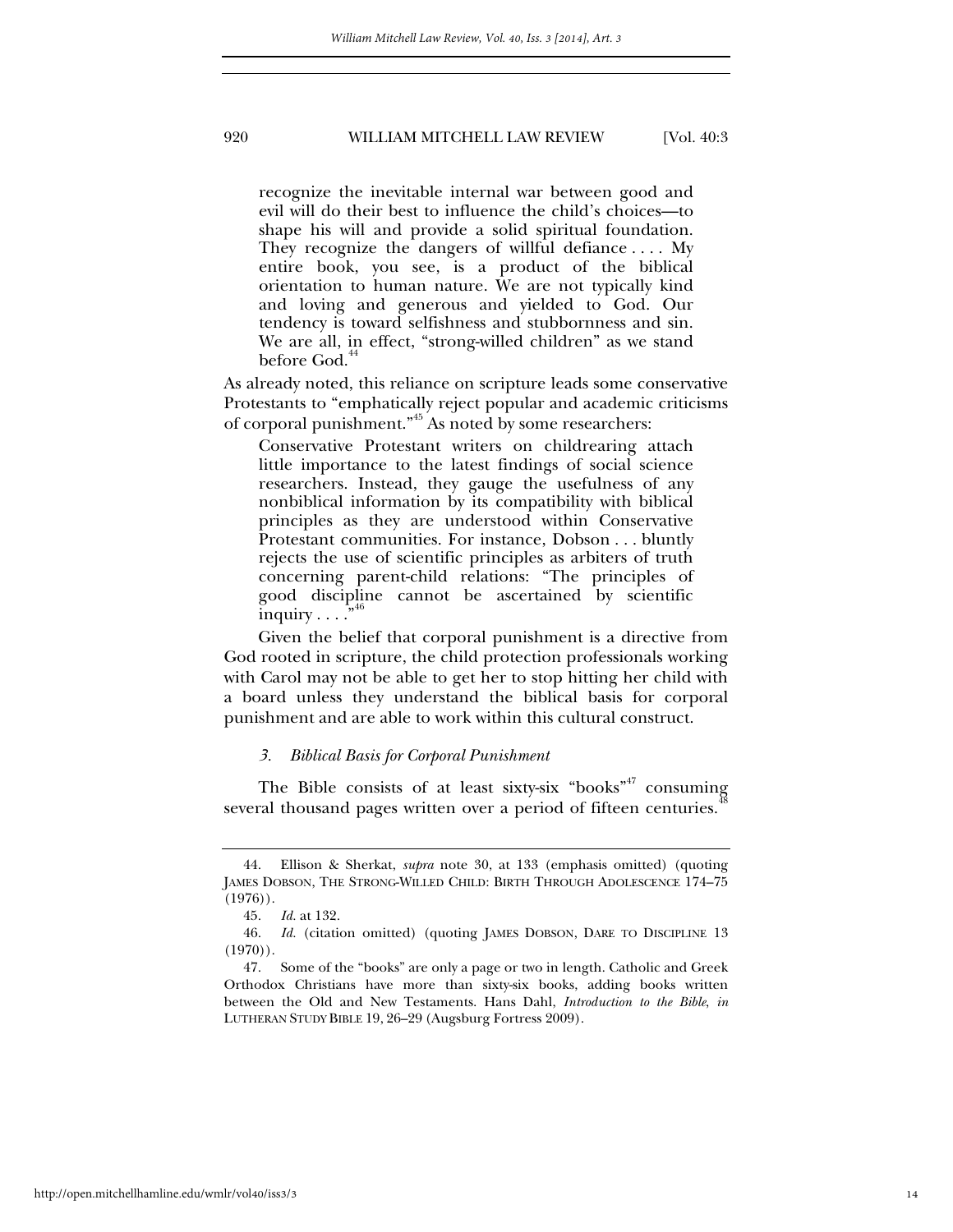Although all of these books were written at a time in which severe corporal punishment was practiced, $49$  there are relatively few passages pertaining to physical discipline—with the most explicit passages pertaining to the corporal punishment of adults, not children.

With respect to the corporal punishment of children, the verses cited by conservative Protestants primarily consist of the following Proverbs:

- "Those who spare the rod hate their children, but those who love them are diligent to discipline them. $\mathbf{r}^{50}$
- "Folly is bound up in the heart of a boy, but the rod of discipline drives it far away."<sup>51</sup>
- "Do not withhold discipline from your children; if you beat them with a rod, they will not die. If you beat them with the rod, you will save their lives from Sheol [the grave or premature death]."<sup>52</sup>
- "The rod and reproof give wisdom, but a mother is disgraced by a neglected child."<sup>53</sup>

#### *a. Putting a Rag Doll to Bed: Extreme Interpretations of the Proverbs*

In recent years, the teaching of some conservative Protestants on corporal punishment has drawn national attention. Some clergy have told parishioners not to be concerned about the number of blows, or the leaving of marks, going so far as to say a "hundred" blows may be necessary and that even babies should be struck for "selfish" crying.<sup>34</sup>

 <sup>48.</sup> The earliest biblical manuscript dates back to the thirteenth century BC and the latest dates to the second century CE. *Id.* at 20.

 <sup>49.</sup> The Apostle Paul, for example, was beaten with rods. 2 *Corinthians* 11:25. Jesus himself was severely flogged by the Roman authorities. *Mark* 15:15.

 <sup>50.</sup> *Proverbs* 13:24 (Lutheran Study Bible 2009).

 <sup>51.</sup> *Id.* at 22:15.

 <sup>52.</sup> *Id.* at 23:13–14.

 <sup>53.</sup> *Id.* at 29:15; *see also id.* at 29:17 ("Discipline your children, and they will give you rest; they will give delight to your heart.").

 <sup>54.</sup> In some Independent Fundamental Baptist (IFB) churches, parishioners have been taught that babies sometimes have a "cry of the will" that must be broken. *See 20-20: Shattered Faith* (ABC television broadcast Apr. 8, 2011), *available at* http://abcnews.go.com/2020/video/scarred-childhood-13334532; *see also* Rose French, *Church Members Are Accused of Child Abuse*, STAR TRIB. (Minneapolis), Mar. 26, 2011, at 1B, *available at* 2011 WLNR 6013967 (detailing the arrest of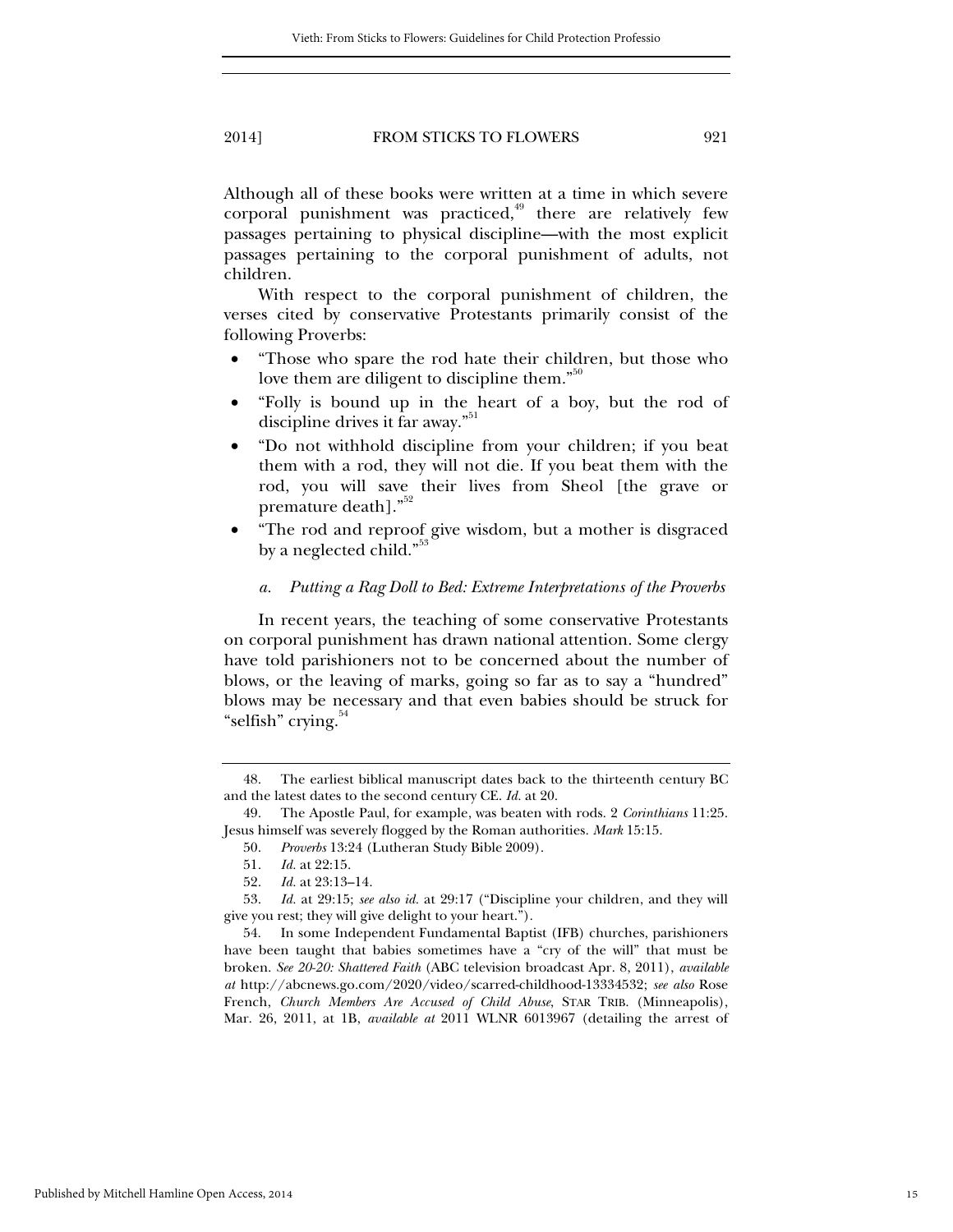With respect to hitting babies, one of the most popular writings among this group is authored by Michael and Debi Pearl entitled *To Train Up a Child*. The book includes the following parenting advice:

When your baby is tired and sleepy enough to become irritable, don't reinforce irritability by allowing the cause and effect to continue. . . . Get tough. Be firm with him. Never put him down and then allow him to get up. For the sake of consistency in training, you must follow through. He may not be able to sleep, but he can be trained to lie there quietly. He will very quickly come to know that any time he is laid down there is no alternative but to stay put. To get up is to be on the firing line and get switched back down. It will become as easy as putting a rag doll to bed.<sup>55</sup>

Although the Pearls deny advocating extreme violence, more than one child has died at the hands of parents influenced by the writings of the Pearls—including repeatedly striking children with plastic tubing.<sup>56</sup> In addition to death, others punished in this manner report long-lasting physical and emotional damage. One survivor explained that her parents precisely followed the disciplinary techniques in a book written by Roy Lessin.<sup>57</sup> The victim described the procedures used as follows:

My first spanking was when I was six months old. My mother spanked me for crying after she put me to bed. She had to spank me repeatedly to teach me not to cry when she put me down. I know about this incident because my mother used to tell all the new mothers about how young I was when she started spanking me. My last spanking occurred when I was thirteen years old. The Roy Lessin spankings that I remember most vividly took place between the ages of three and seven . . . .

church leaders advocating that babies as young as one-and-a-half months are "worthy" of physical blows from a "rod").

 <sup>55.</sup> MICHAEL & DEBI PEARL, TO TRAIN UP A CHILD ch. 9 (1994), *available at* http://web.archive.org/web/20101104141241/http://www.achristianhome.com /to\_train\_up\_a\_child.htm.

 <sup>56.</sup> Editorial, *Thou Shalt Not Abuse: Misuse of Biblical Teaching on Spanking Can Have Deadly Consequences*, CHRISTIANITY TODAY, Jan. 2012, at 55, *available at*  http://www.christianitytoday.com/ct/2012/january/editorial-spanking-abuse .html.

 <sup>57.</sup> *See* ROY LESSIN, SPANKING, WHY, WHEN, HOW? (1979).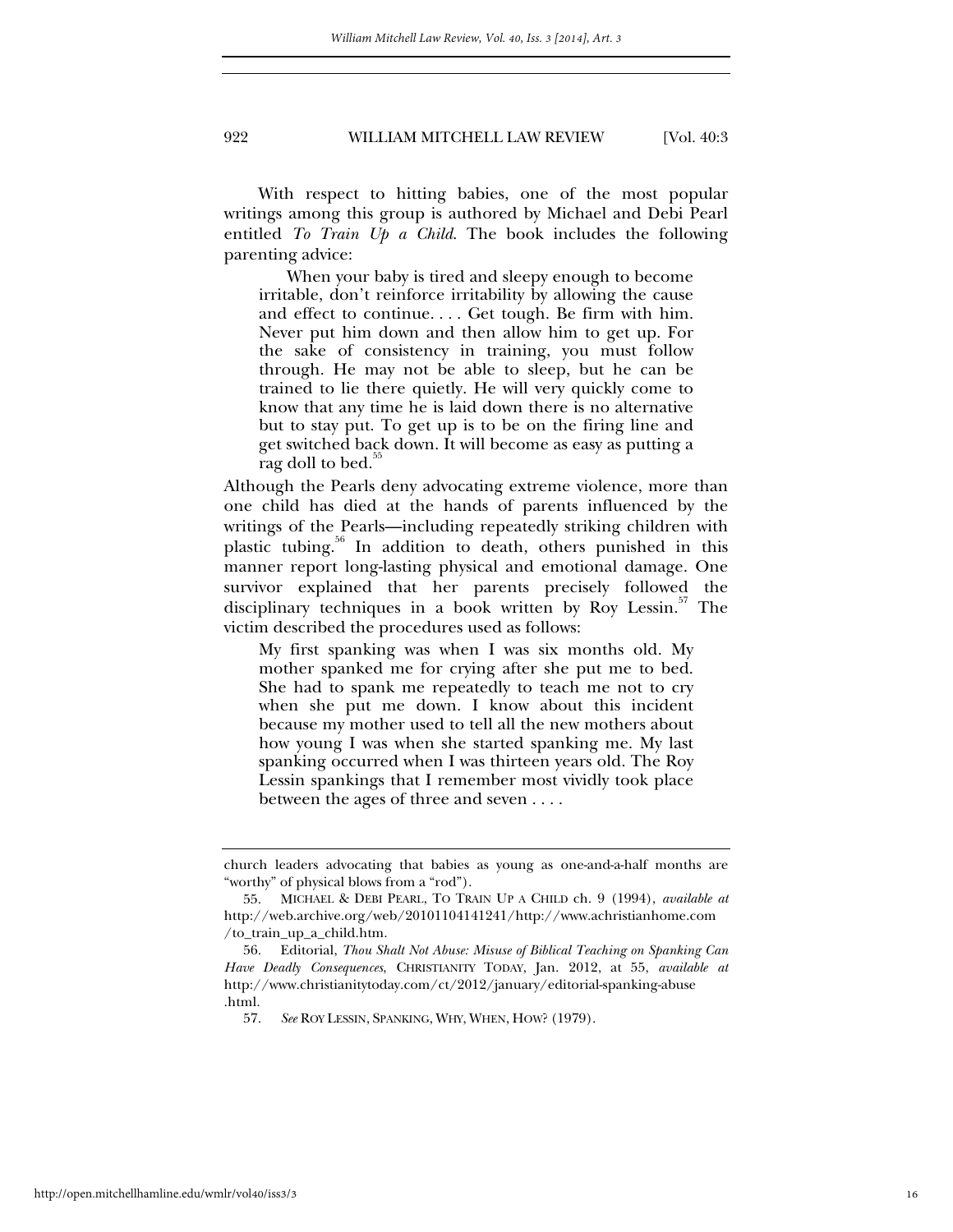My father would explain the reason for the spanking. . . . I had already developed irritable bowel syndrome (IBS), and would feel my guts cramp up with anxiety during his speech. Then he would ask me to take off my pants and underwear. I would feel deeply embarrassed because my father was not supposed to see me naked. . . . The stick, paddle inscribed with scripture verses, or belt would swish violently through the air before slapping painfully . . . . I would scream in pain and anguish. . . .

My parents were never concerned about the marks they left on my body.... Pulling up my pants was incredibly painful . . . . After we prayed, it was time for me to be happy. But my insides would be a mess. . . . It would be a lesson I'd learn for life—being falsely happy regardless of how my body felt.<sup>36</sup>

Most prosecutors would consider conduct of this nature to be criminal<sup>59</sup> and some have even successfully prosecuted pastors preaching abusive practices.<sup>60</sup> In our case scenario, Carol does not seem to fit into this camp. Although she wants to retain the right to hit her son and believes the use of an object is preferable, she is willing to place limits on the practice. Indeed, she seems not to like the practice at all. Accordingly, Carol may have a more moderate view of the biblical texts and, if so, the MDT may be able to work successfully within her cultural framework.

#### *b. Dare to Discipline: Moderate Interpretations of the Proverbs*

"The most notable spokesperson for corporal punishment in the evangelical Christian context is James Dobson and the Focus on the Family organization."61 The first and second editions of Dobson's book *Dare to Discipline* have sold more than 3.5 million copies and are prominently displayed in many conservative Protestant church libraries.<sup>62</sup>

 <sup>58.</sup> Letter from Bethany A. Fenimore to Roy Lessin (Sept. 7, 2005), *available at* http://www.drmomma.org/2010/01/how-spanking-changed-my-life.html.

<sup>59</sup>*. See generally* Vieth, *supra* note 15 (analyzing the history of corporal punishment and calling for criminalization of acts of corporal punishment).

 <sup>60.</sup> *Pastor Who Preached Infants Should Be Beaten Convicted of Child Abuse*, NEWSONE (Mar. 23, 2012), http://newsone.com/1952855/philip-caminiti-black -earth.

 <sup>61.</sup> WILLIAM J. WEBB, CORPORAL PUNISHMENT IN THE BIBLE 25 (2011).

 <sup>62.</sup> *Id.* at 25 n.2.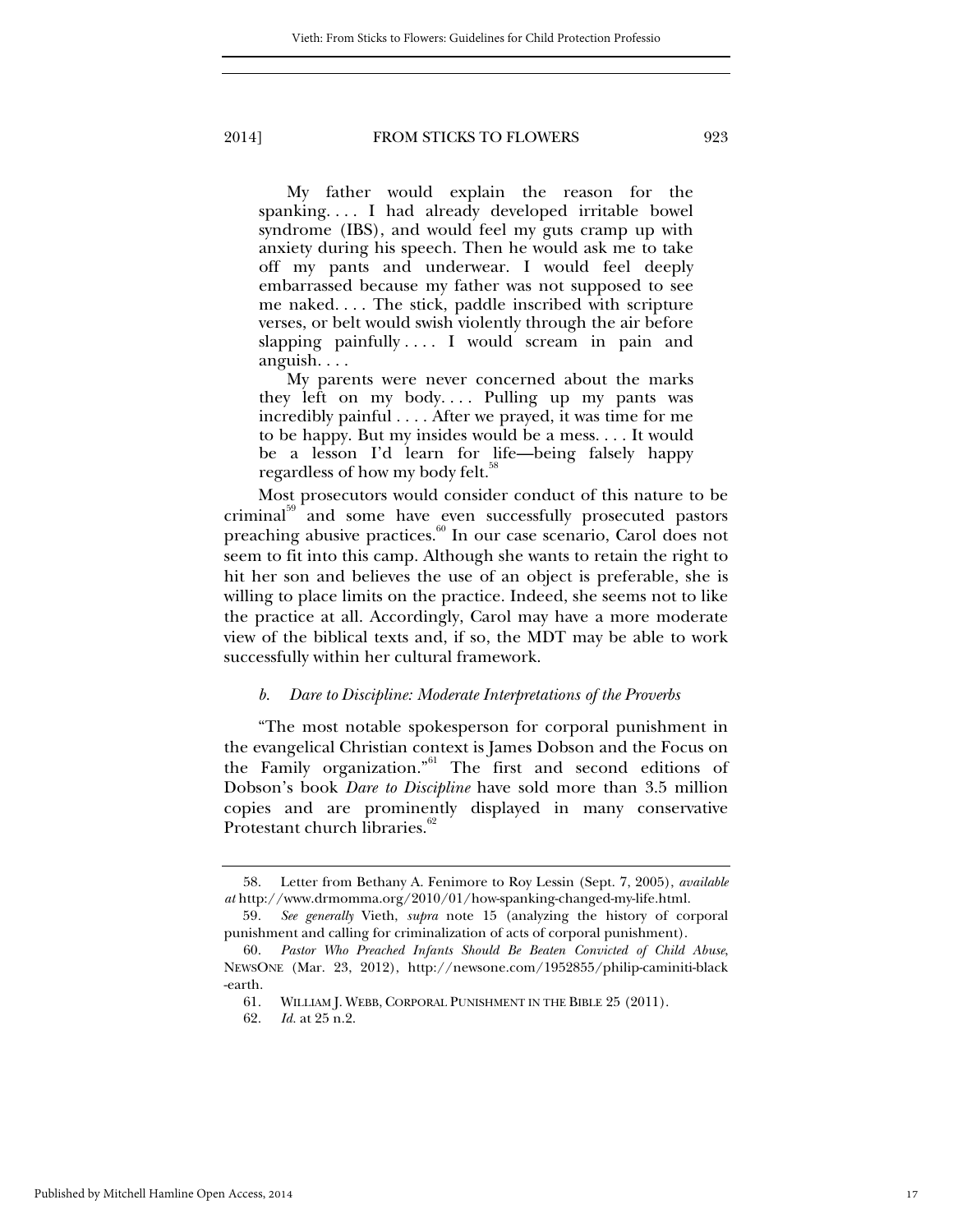In his book, Dobson speaks positively about the corporal punishment he received as a child, including being "cracked" with a shoe or a "handy belt" by his mother.<sup>63</sup> On one occasion, his mother threw a girdle at him for "sassing her."64 He said, "The intended blow caught me across the chest, followed by a multitude of straps and buckles, wrapping themselves around my mid-section. She gave me an entire thrashing with one massive blow!"<sup>65</sup>

Dobson's recommendations for modern era parents are less harsh, and over the years the recommendations of Focus on the Family*—*the organization Dobson once headed—are increasingly mild. Specifically, "Focus on the Family places a cap on the number of spanks at two but adds a scaling strategy that reserves a single spank for lesser infractions and two spanks for greater infractions."66 The organization also instructs that blows should only be administered to the buttocks, should never be hard enough to leave a bruise, can be done with a hand and not an instrument, and emphasizes noncorporal discipline as a *first resort* and as the exclusive discipline for school age children.<sup>6</sup>

Other conservative Protestants are also now claiming that corporal punishment should only be a "last resort" and "only for more severe offenses."<sup>68</sup> Billy Graham, considered by some to be the most influential Protestant in American history, $69$  has modified his views on corporal punishment. Although Graham received corporal punishment as a child, his adult views on the subject shifted to the point where he said: "Children are more impressed by the conduct of others than by lectures or spanking. $\mathbf{r}^{\prime\prime\prime}$ 

 <sup>63.</sup> JAMES DOBSON, DARE TO DISCIPLINE 30 (1970).

 <sup>64.</sup> *Id.* (internal quotation marks omitted).

 <sup>65.</sup> *Id.* 

 <sup>66.</sup> WEBB, *supra* note 61, at 33 (citations omitted).

 <sup>67.</sup> *Id.* at 35 (buttocks), 37 (bruising), 46–47 n.38 (hand and noncorporal first).

 <sup>68.</sup> *Id.* at 46.

 <sup>69.</sup> *See, e.g.*, NANCY GIBBS & MICHAEL DUFFY, THE PREACHER AND THE PRESIDENTS: BILLY GRAHAM IN THE WHITE HOUSE, at vii (2007) (detailing Billy Graham's influence of multiple presidents and other political leaders).

 <sup>70.</sup> JANET LOWE, BILLY GRAHAM SPEAKS 106 (1999) (quoting *Billy Graham: The Man at Home*, SATURDAY EVENING POST, Spring 1972, at 105) (internal quotation marks omitted).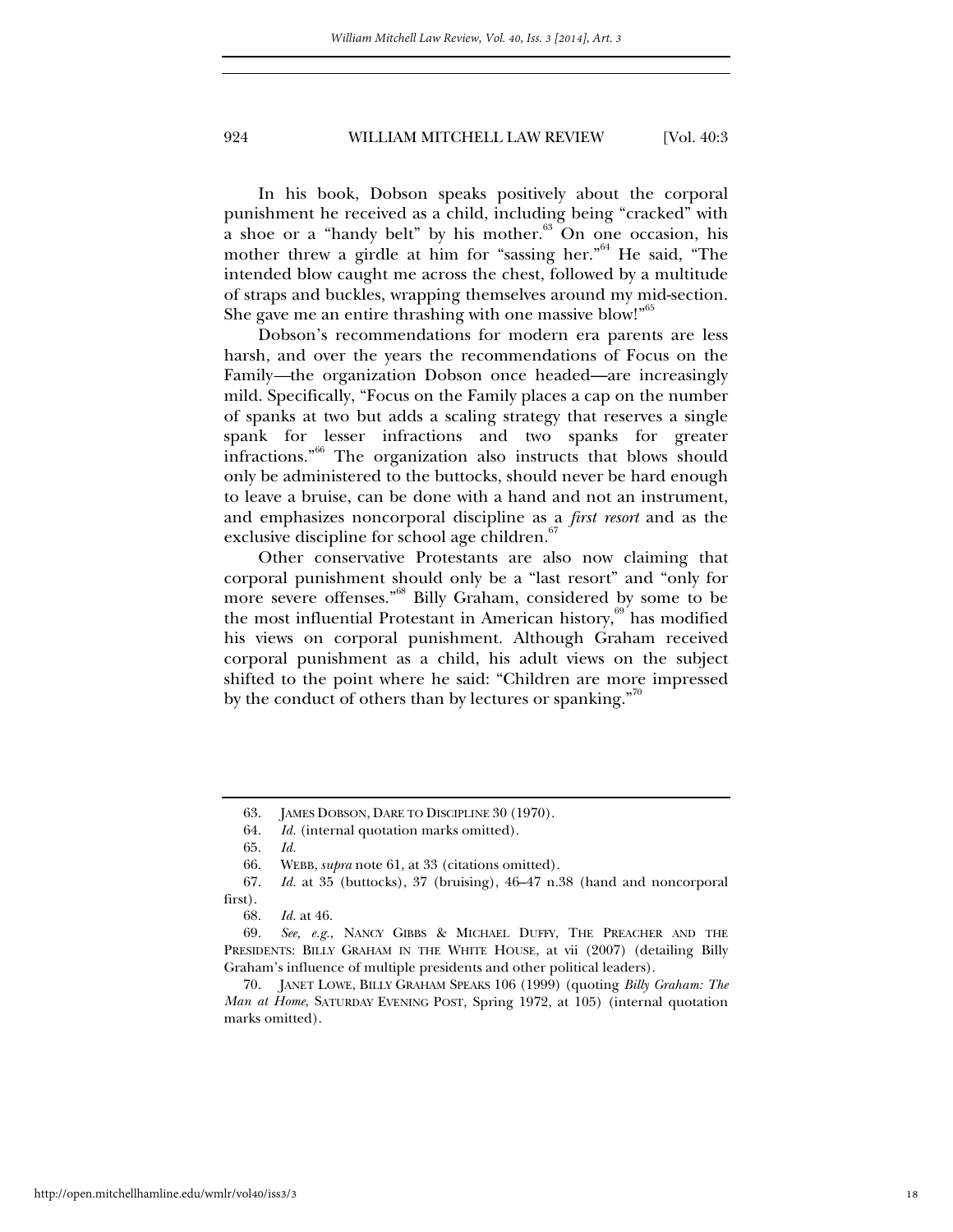# *c. Jewish Interpretations of the Proverbs*

One scholar finds it "amazing that there is very little contact between Jewish and Christian scholars regarding the subject of smacking" and laments that is unfortunate because "[w]e Christians can learn a lot about the Bible from our Jewish brethren."<sup>71</sup> It is noteworthy that many rabbis and other Jewish scholars do not interpret the references to corporal punishment in the Proverbs the same way as many Christian clergy.

One scholar on Jewish law sees a "progressive trend" to "make Jewish law more attuned to socio-cultural shifts such as the rising emphasis on children's rights."<sup>72</sup> However, even under the more "conservative-traditional trend," there are severe limitations on corporal punishment.<sup>73</sup> Specifically, this scholar writes:

In theory, Jewish law deems corporal punishment an auxiliary tool . . . . Yet as we will see, the halakhic sources are more nuanced than is suggested by the biblical verse 'He who spares the rod,' despite its importance. Analysis of these sources reveal that in practice, recourse to corporal punishment has been subject to a complex system of qualifications that diminish its scope, prevent arbitrariness, and make physical punishment difficult to resort to. When the educator does not abide by the said qualifications, Jewish law does not leave recourse to corporal punishment to his discretion, but imposes an unequivocal prohibition.

Jewish scholar Rabbi Shmuel Wosner interprets the verse "he who spares the rod hates his child, and he who loves his child disciplines him early" as intended to

instruct us that the correct way for a father to discipline his son is through verbal chastisement. As long as that helps, the rod can be hung on the wall. The child should be aware that corporal punishment is a possibility if he

 <sup>71.</sup> SAMUEL MARTIN, THY ROD AND THY STAFF THEY COMFORT ME: CHRISTIANS AND THE SPANKING CONTROVERSY 34 (2006), *available at*  http://whynottrainachild.com/wp-content/uploads/2013/06/Thy-Rod-And-Thy -Staff-They-Comfort-Me-Mar-2013.pdf*.*

 <sup>72.</sup> Benjamin Shmueli, *Corporal Punishment of Children in Jewish Law*, 18 JEWISH L. ANN. 137, 141 (2009).

 <sup>73.</sup> *Id.*

 <sup>74.</sup> *Id.*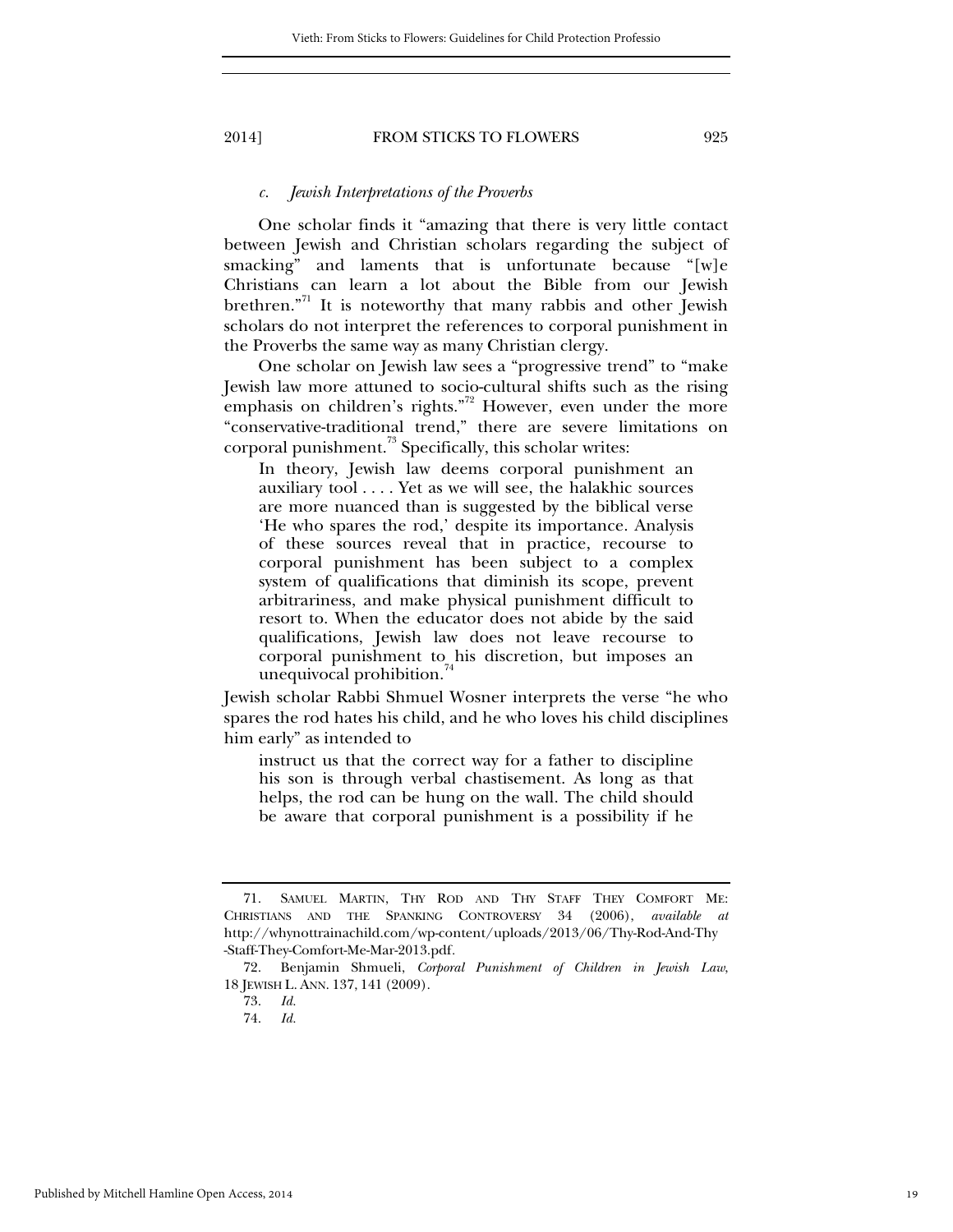ignores his parents' guidance. This is the meaning of "he who spares his rod hates his child."<sup>35</sup>

Rabbi Shlomo Wolbe contends the word "rod" is used in the broadest sense possible. Specifically, Wolbe writes:

When punishment does become necessary, bear in mind that the rod King Solomon speaks of ("He who spares his rod hates his son  $\dots$ ") is to be understood in a broad sense. It includes many things, such as a frown and pretended disappointment. . . . The prophet Zecharia can help us to understand the concept of "rod" more deeply. He says: "I took for myself two rods staffs: one I named Pleasantness and the other Severity . . . ." It emerges that there is not just one "rod" for disciplining—even when understood broadly, as above. There is a rod of pleasantness as well, and one can use it even more successfully than the "rod of severity."<sup>76</sup>

According to Rabbi S.N. Brazovsky, to "attempt to stamp out [bad traits] with ill will and corporal punishment is like dousing a fire with oil. Instead, we must hold our temper and show the child an even greater amount of boundless love and mercy than we had previously."

As summarized by one Israeli scholar, "[i]n the circles of Jewish scholarship, we find a large body of information about events that should take place prior to a smacking. This is because a smacking is not the place to start with eliminating bad habits or traits. If used at all, it is the last resort."78 As noted earlier, American courts have largely deferred to the religious and cultural practice of corporal punishment. Indeed, American courts have "for almost 150 years . . . heard [and rejected] challenges to the practice of . . . [corporal punishment] in the public schools based on alleged violations of tort law, criminal law, state legislation and constitutional guarantees."<sup>79</sup> The Israeli court system has not been as deferential to the cultural practice of corporal punishment.

 <sup>75.</sup> MEIR MUNK, SPARING THE ROD: A TORAH PERSPECTIVE ON REWARD AND PUNISHMENT IN EDUCATION 14 (1989) (citation omitted).

 <sup>76.</sup> *Id.* at 30–31; *see also* SHLOMO WOLBE, PLANTING AND BUILDING: RAISING A JEWISH CHILD 33–38 (2000) (discussing that "rod" can be understood in different ways, not only in the sense of hitting).

 <sup>77.</sup> MARTIN, *supra* note 71, at 37.

 <sup>78.</sup> *Id.*

 <sup>79.</sup> Ronnie Warburg, *Corporal Punishment in School: A Study in the Interaction of Halakha and American Law with Social Morality*, 37 TRADITION 57, 60 (2003).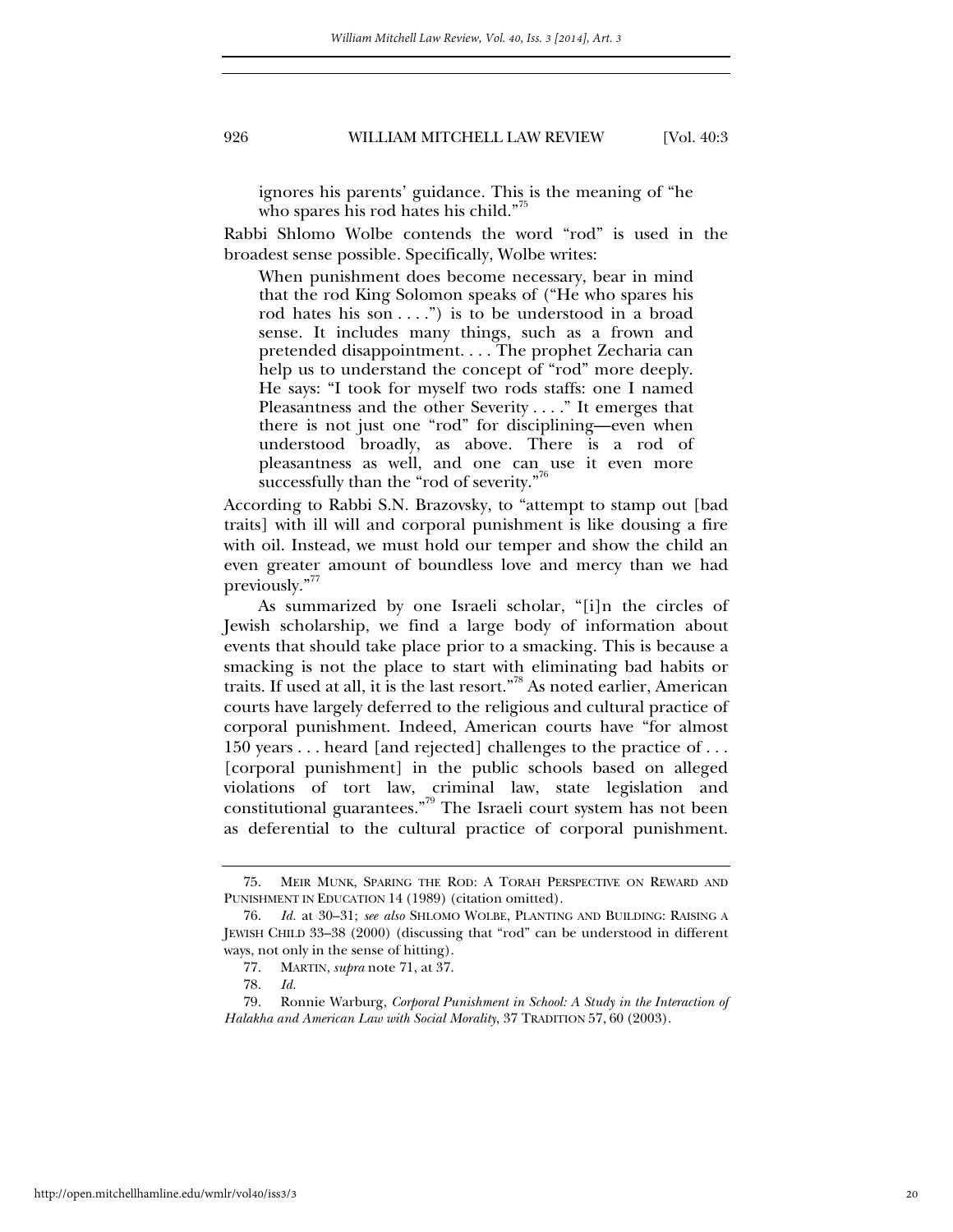In 2000, the Israeli Supreme Court ruled that even mild corporal punishment inflicted by a parent violated the child's constitutional right to "dignity and bodily integrity."<sup>80</sup> Although not universally popular,<sup>81</sup> the decision has not been altered.

# *d. The Conservative Protestant Basis for the Shrinking Acceptance of Corporal Punishment*

The severe limitations placed on corporal punishment under Jewish law may be finding some parallels among conservative Protestants. William Webb, a professor at Tyndale Seminary in Toronto, notes that the increasingly moderate view of corporal punishment among conservative Protestants is because the Bible requires discipline, but not necessarily corporal punishment.<sup>82</sup> If the scriptures were literally followed, children would be struck by an instrument, on the back, with no limitations to the amount of blows, and with no concern about injuries.<sup>83</sup> However, most conservative Protestants reject corporal punishment of this kind.<sup>84</sup>

Most conservative Protestants also reject, or at least do not advocate for, the corporal punishment of adults even though there are very specific passages in scripture pertaining to the physical punishment of adult men and women. These verses include:

- "A fool's lips bring strife, and a fool's mouth invites a flogging."<sup>85</sup>
- "On the lips of one who has understanding wisdom is found, but a rod is for the back of one who lacks sense."<sup>86</sup>

 <sup>80.</sup> Tamar Ezer, *Children's Rights in Israel: An End to Corporal Punishment?*, 5 OR. REV. INT'L L. 139, 139 (2000); Yuval Yoaz, *Beinisch Takes Fight Against Graft: Jewish Extremism to Supreme Court*, HAARETZ (Sept. 15, 2006, 12:00 AM), http:// www.haaretz.com/print-edition/news/beinisch-takes-fight-against-graft-jewish -extremism-to-supreme-court-1.197358.

 <sup>81.</sup> Evelyn Gordon, *Court Shows Supreme Arrogance in Ban on Spanking*, JWEEKLY.COM (Feb. 25, 2000), http://www.jweekly.com/article/full/12638/court -shows-supreme-arrogance-in-ban-on-spanking.

 <sup>82.</sup> *See generally* WEBB, *supra* note 61, at 92. The editorial board of *Christianity Today*, a magazine founded by evangelicals including Billy Graham, has written, "The Bible never forbids spanking. But Webb's case is convincing that the Bible does not *require* it." Editorial, *Thou Shalt Not Abuse*, CHRISTIANITY TODAY (Jan. 16, 2012, 10:16 AM), http://www.christianitytoday.com/ct/2012/january/editorial -spanking-abuse.html.

 <sup>83.</sup> *See* WEBB, *supra* note 61, at 76 tbl.3.1.

 <sup>84.</sup> *See, e.g.*, *supra* notes 61–67 and accompanying text.

 <sup>85.</sup> *Proverbs* 18:6 (Lutheran Study Bible 2009).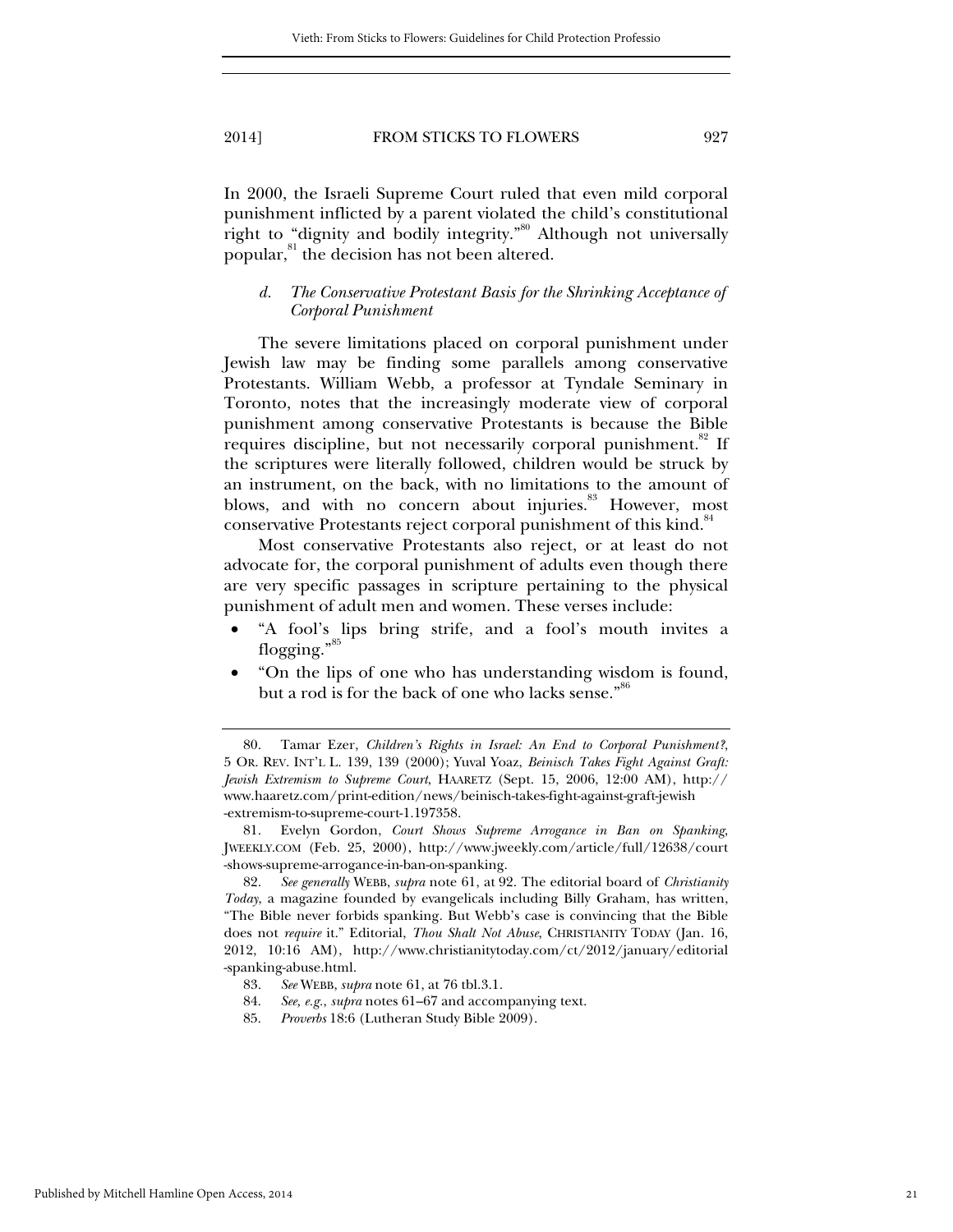- "Condemnation is ready for scoffers, and flogging for the backs of fools."<sup>87</sup>
- "A whip is for the horse, a bridle for the donkey, and a rod for the back of fools."<sup>88</sup>
- "By mere words servants are not disciplined, for though they understand, they will not give heed [will not be obedient]."<sup>89</sup>
- "Strike a scoffer, and the simple will learn prudence; reprove the intelligent, and they will gain knowledge."
- "Blows that wound cleanse away evil; beatings make clean the innermost parts."<sup>91</sup>

The reason many conservative Protestants do not literally adhere to the verses about adult corporal punishment is because they recognize that these verses are reflecting governmental punishments in place during the time they were written and do not necessarily require similar punishments in the modern era. While a thief may have been whipped in biblical times, a jail sentence is perfectly fine today. The verses simply reflect an underlying wisdom that crimes often bring punishments, and foolish misdeeds have consequences.

A growing number of conservative Protestants apply the same analogy to the Proverbs pertaining to the corporal punishment of children. For example, *The Lutheran Study Bible*, published by the conservative Protestant Missouri Synod, includes the following language in their commentaries: "Flogging was a common form of punishment. The ceremonial scepter held by rulers symbolized their authority to judge and discipline. Children are best '*trained with kindness and delight. For children who must be forced with rods and blows will not develop into a good generation*.'"92 With respect to the "spare[] the rod" Proverb<sup>93</sup> verse often used to justify hitting children, another conservative Protestant Bible commentary notes

 93. *Proverbs* 13:24 (New International Version) ("He who spares the rod hates his son, but he who loves him is careful to discipline him.").

 <sup>86.</sup> *Id*. at 10:13.

 <sup>87.</sup> *Id.* at 19:29.

 <sup>88.</sup> *Id.* at 26:3.

 <sup>89.</sup> *Id.* at 29:19.

 <sup>90.</sup> *Id.* at 19:25.

 <sup>91.</sup> *Id.* at 20:30.

 <sup>92.</sup> *Id.* at 10:13 n.10:13 (emphasis added) (quoting Martin Luther's Large Catechism) (commenting on the verse "a rod is for the back of him who lacks sense").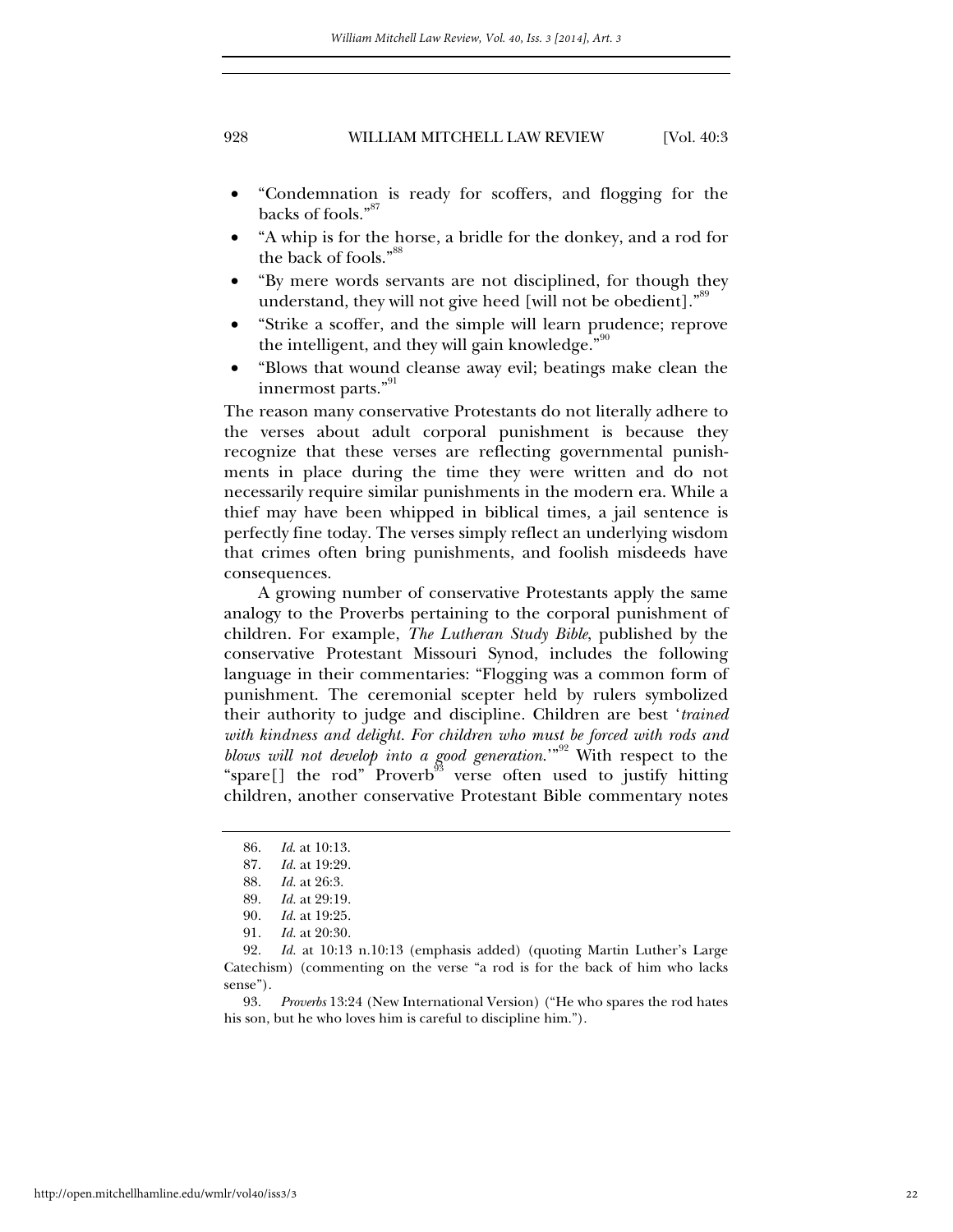that "[p]arents are encouraged to apply the rod of punishment to drive out folly so that the child will not follow a path of destruction. The rod 'impart[s] wisdom' and promotes a healthy and happy family."<sup>94</sup> However, this same commentary states the "rod" is "[p]robably a figure of speech for discipline of any kind."<sup>95</sup> This interpretation is similar to some Jewish interpretations of *Proverbs*. 96 Not only are these verses simply reflecting governmental and family punishments in use at the time, Webb argues the verses were often a clear attempt to *limit* the amount of punishment received—an argument that is also consistent with that of some Jewish scholars.<sup>97</sup>

To understand Webb's point, he references the troubling text in the book of Exodus in which the writer notes the following rule: "If a man beats his male or female slave with a rod and the slave dies as a direct result, he must be punished, but he is not to be punished if the slave gets up after a day or two, since the slave is his property."98 Although offensive to modern ears, Webb points out that in ancient near east cultures "there was nothing holding back masters from beating a slave to death if they wished."<sup>99</sup> When combined with other passages limiting the harm that can be done to a slave, Webb sees deeper lessons emerging—including the importance of protecting the weak from the strong by limiting the severity of punishments.<sup>100</sup>

As a further illustration, Webb cites the Proverb, "Give beer to those who are perishing, wine to those who are in anguish.... $^{\text{401}}$ Webb points out that today there are better ways to address the underlying principle in this Proverb. For example, "morphine

Shmueli, *supra* note 72, at 144–45.

- 97. *See supra* notes 71–81 and accompanying text.
- 98. *Exodus* 21:20–21 (New International Version).
- 99. WEBB, *supra* note 61, at 64 (footnote omitted).
- 100. *See generally id.* at 62–70.
- 101. *Proverbs* 31:6 (New International Version).

<sup>94</sup>*. Id.* at 13:24 n.13:24 (citations omitted).

 <sup>95.</sup> *Id.*

 <sup>96.</sup> According to one scholar of Jewish law:

The straightforward interpretation, which understands 'rod' as an instrument for flogging, is the accepted interpretation of the verse; but it is not the only possible interpretation. A second interpretation of the verse takes the rod to be a symbol of leadership and authority. Thus, ruling by the rod means wielding authoritative leadership rather than beating one's subjects . . . . Taken in this sense, the verse means that a father who does not impose his authority to set norms of conduct and acceptable limits on behavior hates his son.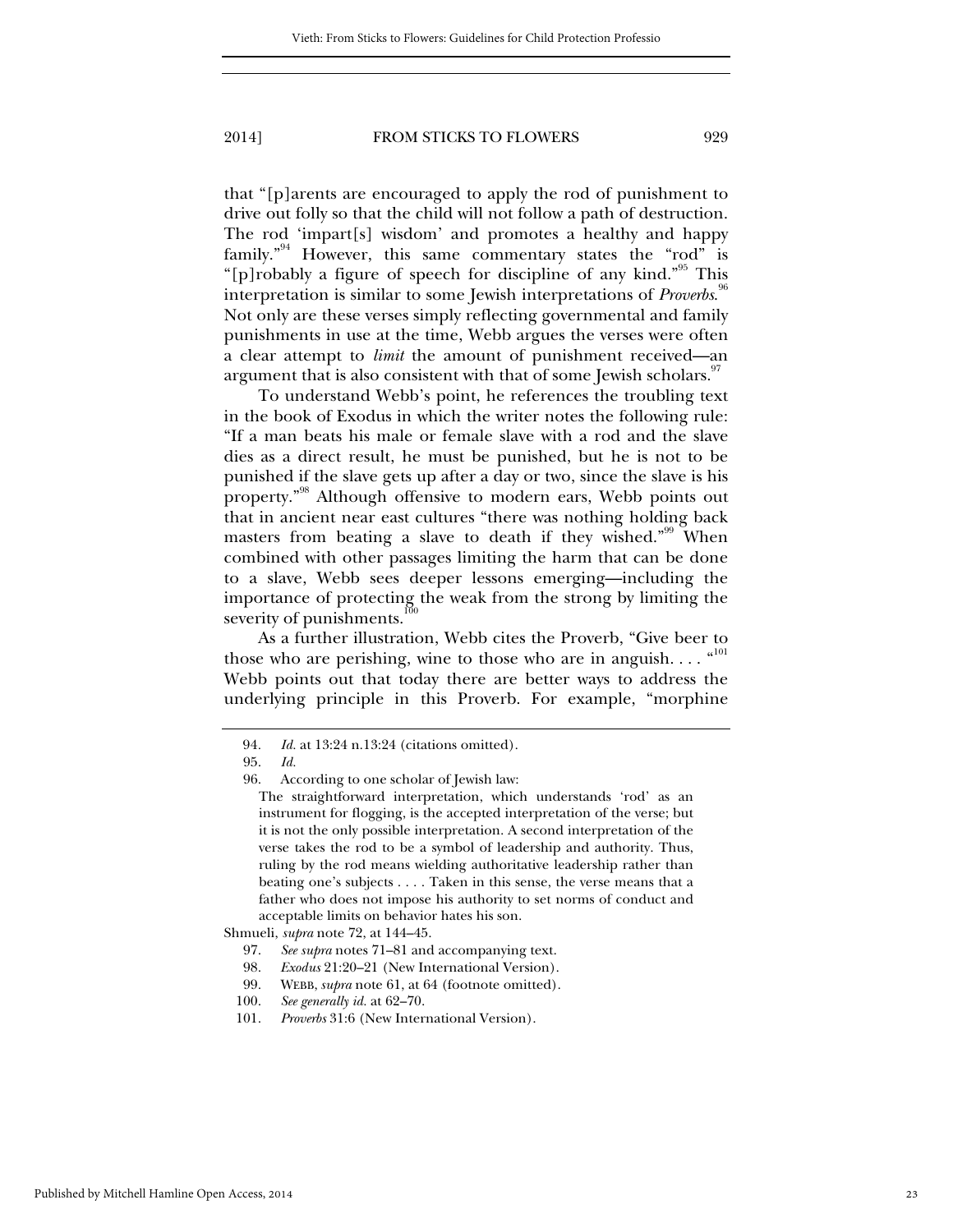might be much better than alcohol to give people who are dying and in physical agony."102 According to Webb, Christians are often "more biblical" when they reflect on a verse and recognize how they can live out its meaning today.<sup>103</sup>

Applying this principle to the corporal punishment passages, Webb argues that if the twofold purposes of physical beatings avoiding folly and living wisely—could be achieved by noncorporal discipline, then Christians using alternative forms of discipline "should still be seen as biblical in the sense that they accomplish the purpose meaning of the text."<sup>104</sup> To the extent noncorporal forms of punishment are more effective in meeting the underlying goals in these Proverbs, Webb argues such parents have "become more (not less) biblical in their child rearing practices."<sup>105</sup>

# IV. WORKING WITH PARENTS JUSTIFYING CORPORAL PUNISHMENT WITH SCRIPTURE

Medical and mental health professionals, social workers, law enforcement officers, children's advocacy center workers,<sup>106</sup> and other child protection professionals often interact with parents who discipline their children by hitting them. When these parents justify their conduct in the name of religion, the following guidelines may help.

#### *A. Be Aware of Our Biases*

There is research suggesting a clinical psychologist's personal biases and orientations toward religion may "affect the therapeutic course and outcome with religious clients."<sup>107</sup> Even those whose biases did not influence therapeutic interventions were often poorly trained to work with religious clients.<sup>108</sup> A simple remedy for ignorance is training and a simple means to check biases may be to

 <sup>102.</sup> WEBB, *supra* note 61, at 87–88.

 <sup>103.</sup> *Id.* at 64.

 <sup>104.</sup> *Id.* at 91.

 <sup>105.</sup> *Id.*

 <sup>106.</sup> For an overview of the Children's Advocacy Center movement, see Nancy Chandler, *Children's Advocacy Centers: Making a Difference One Child at a Time*, 28 HAMLINE J. PUB. L. & POL'Y 315 (2006).

 <sup>107.</sup> Edward P. Shafranske & H. Newton Malony, *Clinical Psychologists' Religious and Spiritual Orientations and Their Practice of Psychotherapy*, 27 PSYCHOTHERAPY 72, 77 (1990).

 <sup>108.</sup> *See id.* at 77–78.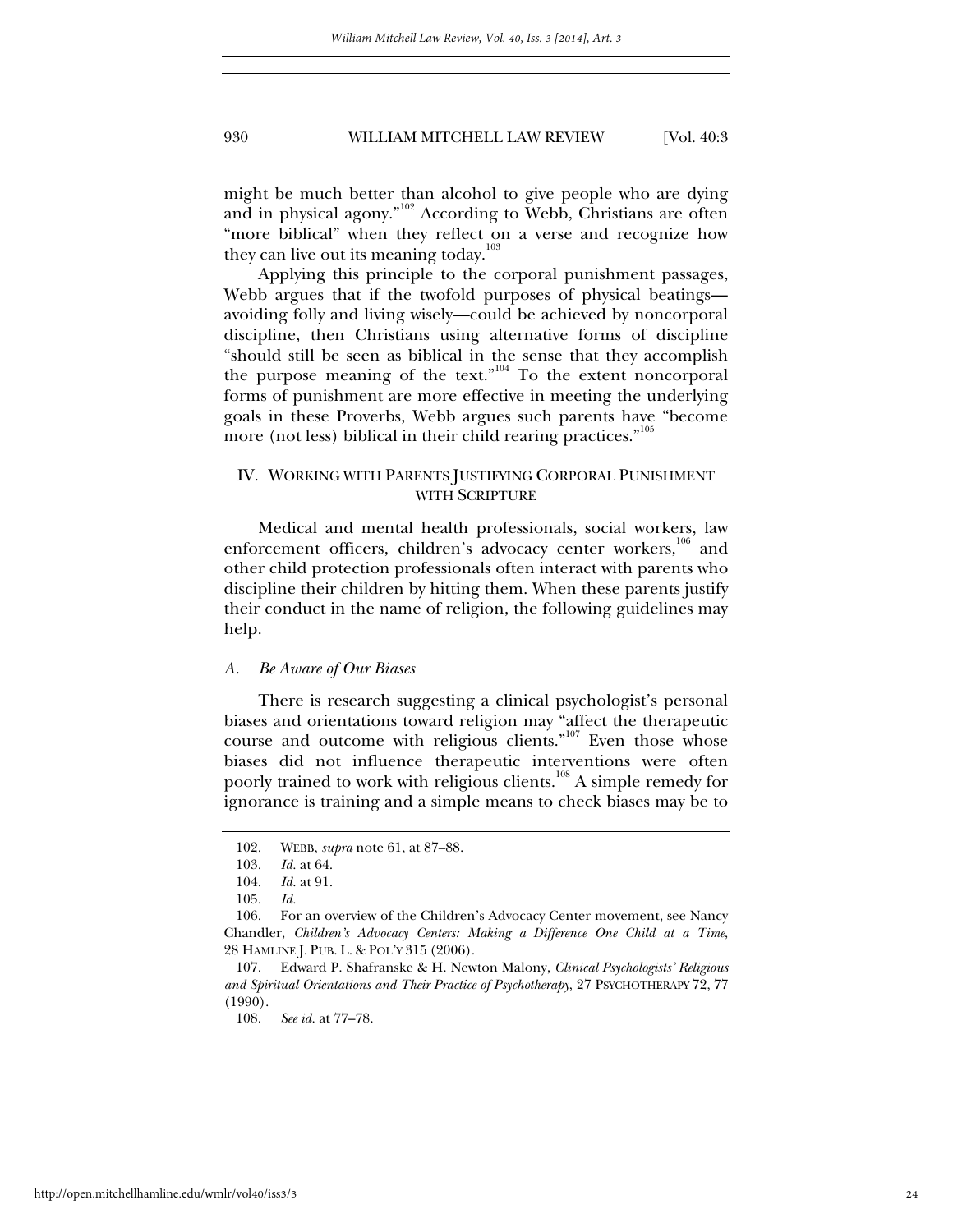have multiple team members involved in a case—exactly what some researchers on child protection biases have recommended.<sup>109</sup> Indeed, some have suggested the value of having theologians involved with multidisciplinary team case reviews to assist the team in understanding and responding to instances of abuse within the context of religion.<sup>110</sup>

# *B. Distinguish Between Parents Who Need Education and Those Who Are Abusive*

Although conservative Protestant parents are more likely to accept and to administer corporal punishment,<sup>111</sup> this does not necessarily mean they are otherwise abusive. One study found that conservative Protestants did not have an elevated risk for committing child physical abuse.<sup>112</sup> Indeed, these researchers suggested that strict conservative Protestant rules, such as the "two swat rule" discussed previously, might *discourage* escalation of the punishment.<sup>113</sup>

A study by Rodriquez and Henderson found that parents with a literal interpretation of the Bible did have a "higher child abuse potential scores," but "individuals who are more [i]ntrinsically religiously oriented do not appear to be at increased risk, despite the fact that they may at times be more socially conformist or more literal interpreters of the Bible."<sup>114</sup>

The Rodriquez and Henderson study suggests that determining abuse potential is more complicated than simply determining religious orientation or views of the Bible. In other words, it is not simply a literal interpretation of the Bible, but a

112. Dyslin & Thomsen, *supra* note 29, at 295.

 <sup>109.</sup> Mark D. Everson & Jose Miguel Sandoval, *Forensic Child Sexual Abuse Evaluations: Assessing Subjectivity and Bias in Professional Judgments*, 35 CHILD ABUSE & NEGLECT 287, 297 (2011) ("[A] 'team' approach to assessment that emphasizes diversity in professional position or discipline, gender, and experience level is likely to . . . counterbalance individual biases.").

 <sup>110.</sup> Victor I. Vieth et al., *Chaplains for Children: Twelve Potential Roles for a Theologian on the MDT*, 3 CENTERPIECE (Nat'l Child Prot. Training Ctr.), no. 6, 2013, *available at* http://www.gundersenhealth.org/upload/docs/NCPTC /CenterPiece/CenterPiece.NL.Vol3.Iss6.pdf.

 <sup>111.</sup> Ellison & Sherkat, *supra* note 30, at 138.

 <sup>113.</sup> *Id*.

 <sup>114.</sup> Christina M. Rodriguez & Ryan C. Henderson, *Who Spares the Rod? Religious Orientation, Social Conformity, and Child Abuse Potential*, 34 CHILD ABUSE & NEGLECT 84, 91–92 (2010).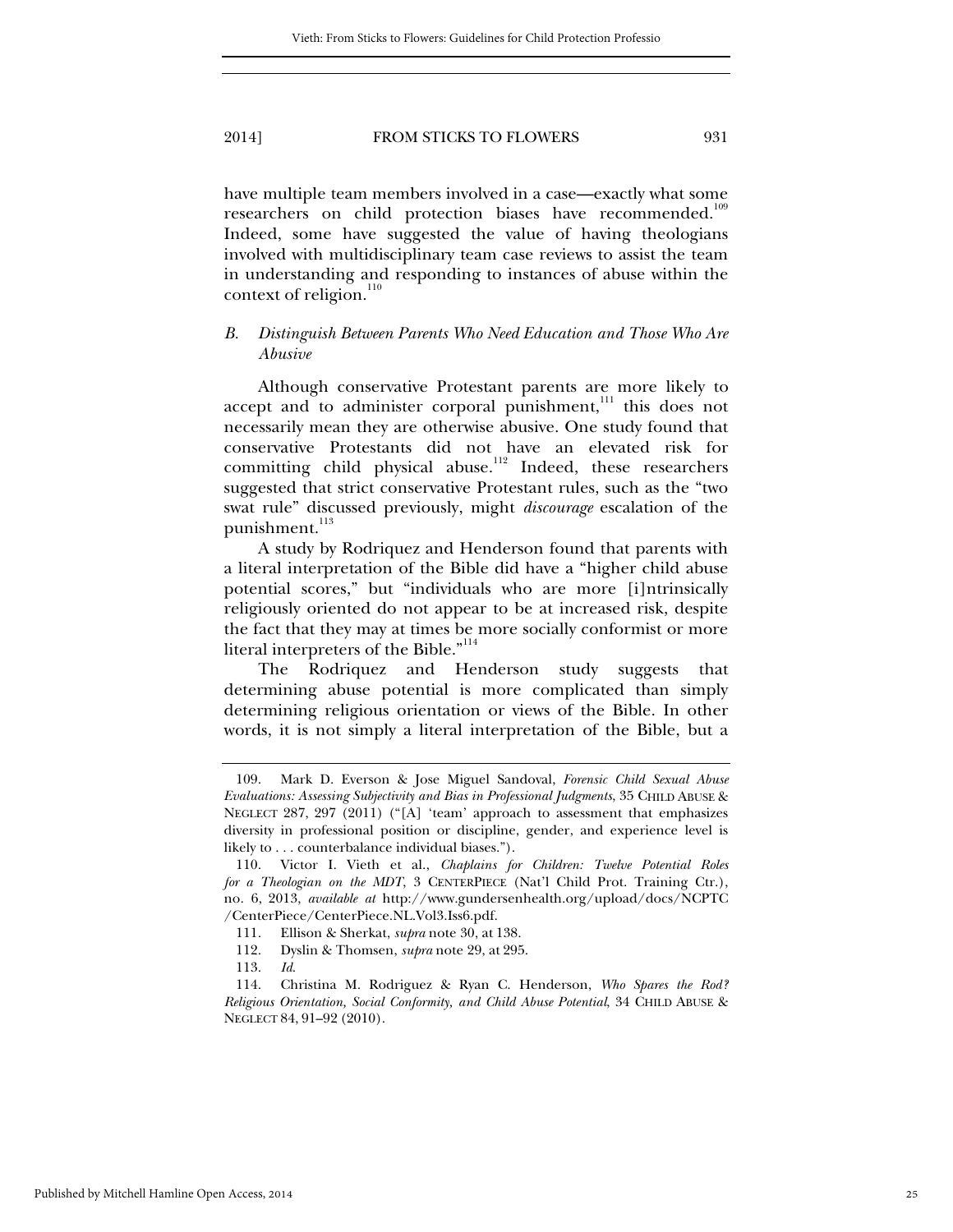particular mindset that accompanies that literal interpretation. These and other predictors of an elevated abuse potential are discussed below.

# *1. Predictors of Potential Abuse: Frequency of Spanking and Use of Objects*

In determining actual or potential abuse, research suggests child protection professionals consider the frequency of spanking and the use of instruments. Research indicates that mothers who spank a child are 2.7 times more likely to engage in harsher behavior including kicking, beating, burning, shaking, or hitting a child's body in places other than the buttocks.<sup>115</sup> When objects are used, mothers are nine times more likely to report abusive behaviors.<sup>116</sup> Similarly, as the frequency of spanking increased, the risk of severe abuse also increased.117 Accordingly, parents who insist that children be hit with objects and must be hit frequently are more likely to commit egregious acts of abuse than parents who adhere to a "two swat rule" and use corporal punishment "as a last resort." This is not to say that milder corporal punishment is wise, but simply to suggest that milder discipline likely warrants only education about alternatives to physical discipline.

#### *2. Predictors of Abuse: Extrinsic Versus Intrinsic Religiosity*

Although more research is needed, two studies suggest that child abuse potential appears less related to a particular faith tradition and more related to whether the parent has an *extrinsic* or *intrinsic* view of religion.<sup>118</sup> An extrinsic view of religion applies to those who "view religiosity as a means for attaining other goals rather than as an end in itself."119 Other researchers have defined extrinsic religiosity this way: "Persons with this orientation are disposed to use religion for their own ends. . . . Extrinsic values are always instrumental and utilitarian. Persons with this orientation may find religion useful in a variety of ways—to provide security

 <sup>115.</sup> Adam J. Zolotov et al., *Speak Softly—and Forget the Stick: Corporal Punishment and Child Physical Abuse*, 35 AM. J. PREVENTATIVE MED. 364, 364 (2008).

 <sup>116.</sup> *Id.* at 367.

 <sup>117.</sup> *Id.* at 364.

 <sup>118.</sup> Dyslin & Thomsen, *supra* note 29, at 295–96; Rodriguez & Henderson, *supra* note 114, at 84.

 <sup>119.</sup> Dyslin & Thomsen, *supra* note 29, at 296.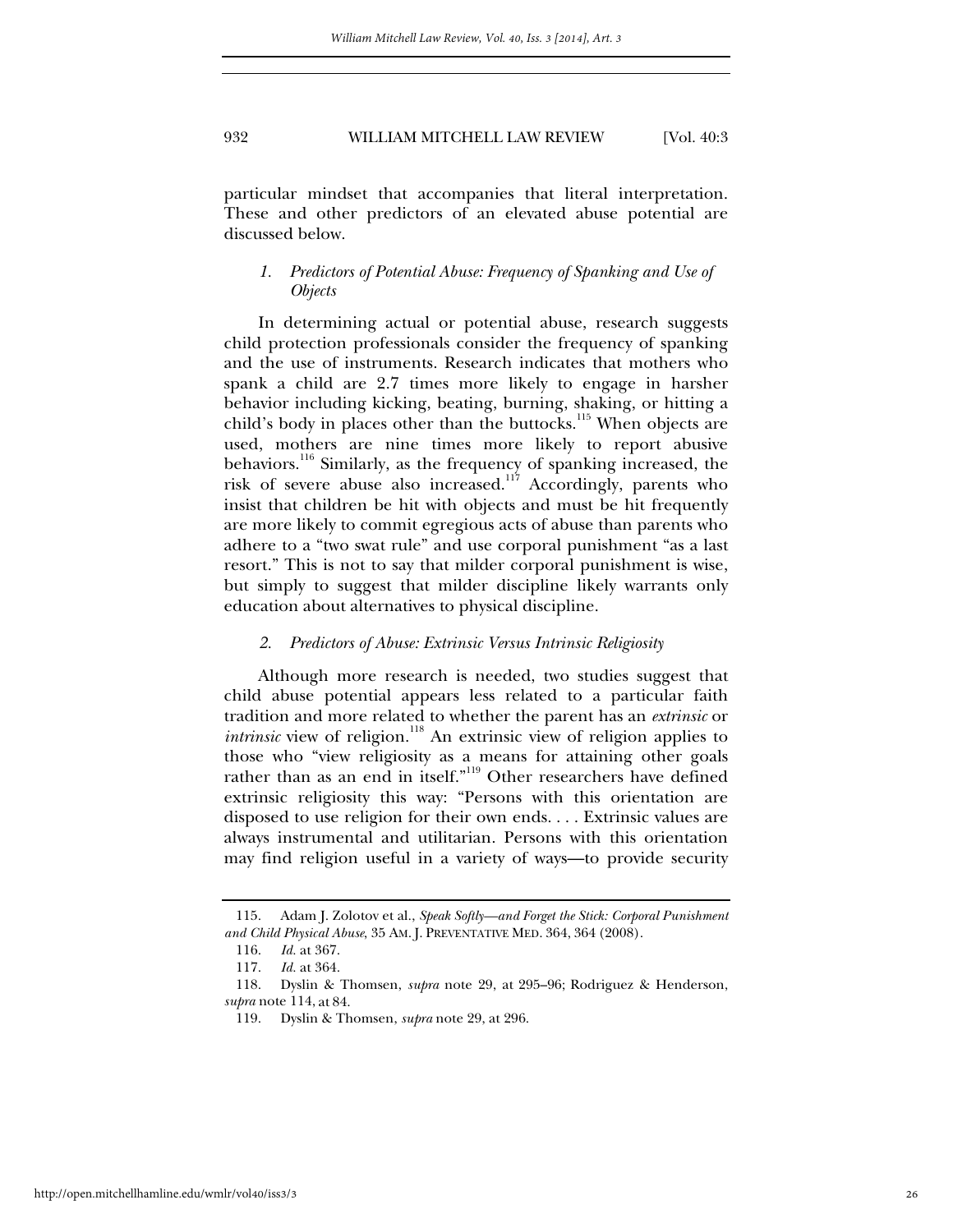and solace, sociability and distraction, status and selfjustification."<sup>120</sup>

Parents with an extrinsic orientation may use biblical teachings as "self-justification" for child abuse. As noted by some researchers:

There may indeed be cases in which abusive individuals . . . are attracted to Conservative Protestant churches precisely because the church's traditional theological doctrine unwittingly allows the abuser to take advantage of selectively literal interpretations of scripture that support their abusive behavior—for example, choosing a literal interpretation of Proverbs 13:24 ("He that spareth the rod  $\dots$ "), while brushing aside Ephesians  $6:4$  ("... fathers, provoke not your children to wrath  $\dots$ .").<sup>121</sup>

Extrinsic religiosity—and an increased risk to commit egregious acts of abuse—may also be present when a parent sees discipline as fulfilling the parent's needs, and not the child's. For example, Protestant clergyman Voddie Baucham advises parents:

[T]he first few years of life [are] incredibly important. This is where we lay the foundation for everything else. The discipline and training phase. In this phase is where we are saying to our children "give me your attention, give me your attention." "You need to pay more attention to ME than I do to YOU, give me your attention." "The world doesn't revolve around YOU, YOUR world revolves around ME." That's what we need to teach our children in those first few years of their life. Because [children] come here and just by nature of things they believe that the world revolves around them. And for the first few weeks that's okay, but eventually we need to teach them that that's over, that, "The world no longer revolves around YOU. YOUR world TODDLER, revolves around ME, around me."<sup>122</sup>

 <sup>120.</sup> Rodriguez & Henderson, *supra* note 114, at 85 (quoting Gordon W. Allport & J. Michael Ross, *Personal Religious Orientation and Prejudice*, 5 J. PERSONALITY & SOC. PSYCHOL. 432, 434 (1967)).

 <sup>121.</sup> Dyslin & Thomsen, *supra* note 29, at 296.

 <sup>122.</sup> Julie Anne, *Voddie Baucham: Prescription for Spanking and the Shy Child*, SPIRITUAL SOUNDING BOARD (June 17, 2013), http://spiritualsoundingboard .com/2013/06/17/voddie-baucham-prescription-for-spanking-and-the-shy-child (transcribing a Baucham sermon from November 4, 2007).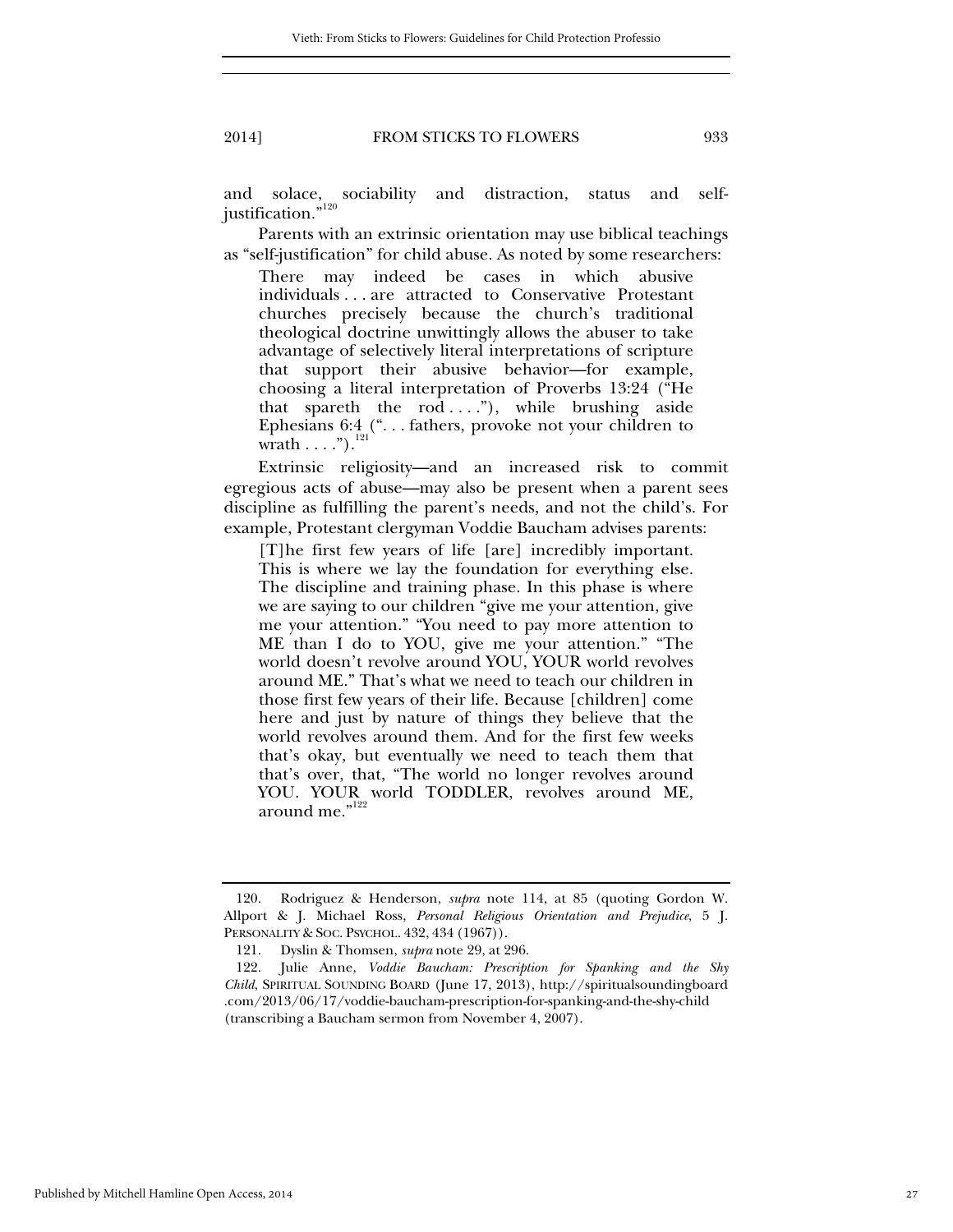Baucham goes on to say that children need to be "spanked often" and says "unless you raised Jesus II, there were days when Junior needed to be spanked 5 times before breakfast."<sup>123</sup> Baucham even goes so far as to say that "shy" children often need to be disciplined (presumably with corporal punishment):

Let me give you an example, a prime example. The socalled shy kid, who doesn't shake hands at church, okay? Usually what happens is you come up, ya' know and here I am, I'm the guest and I walk up and I'm saying hi to somebody and they say to their kid, "Hey, ya' know, say Good-morning to Dr. Baucham," and the kid hides and runs behind the leg and here's what's supposed to happen. . . . I'm supposed to look at their child and say, "Hey, that's okay." But I can't do that. Because if I do that, then what has happened is that number one, the child has sinned by not doing what they were told to do, it's in direct disobedience. Secondly, the parent is in sin for not correcting it, and thirdly, I am in sin because I have just told a child it's okay to disobey and dishonor their parent in direct violation of scripture. I can't do that, I won't do that. I'm gonna stand there until you make 'em do what you said.<sup>1</sup>

Ironically, Baucham is making these comments in reference to *Ephesians* 6:1–4, verses that instruct children to obey their parents but do not reference corporal punishment in any way. Indeed, these same verses instruct parents to "not provoke your children to anger, but bring them up in the discipline and instruction of the Lord."<sup>125</sup> Other conservative Protestant commentators draw a very different lesson from this passage. Commenting on these same passages, theologian Jerald C. Joersz writes: "In Paul's day Greco-Roman fathers had absolute power and control over their children. Children's' education often included excessively harsh discipline. Training and discipline of children that is distinctly Christian requires parental self-control and restraint (especially of one's temper)."<sup>126</sup>

Apart from any theological shortcomings, Baucham's words fit very well with an extrinsic religiosity that centers on the needs and desires of the parent as opposed to the needs of the child. Research

 <sup>123.</sup> *Id.*

 <sup>124.</sup> *Id.*

 <sup>125.</sup> *Ephesians* 6:1–4 (New Revised Standard).

 <sup>126.</sup> JERALD C. JOERSZ, GALATIANS, EPHESIANS & PHILIPPIANS 161 (2013).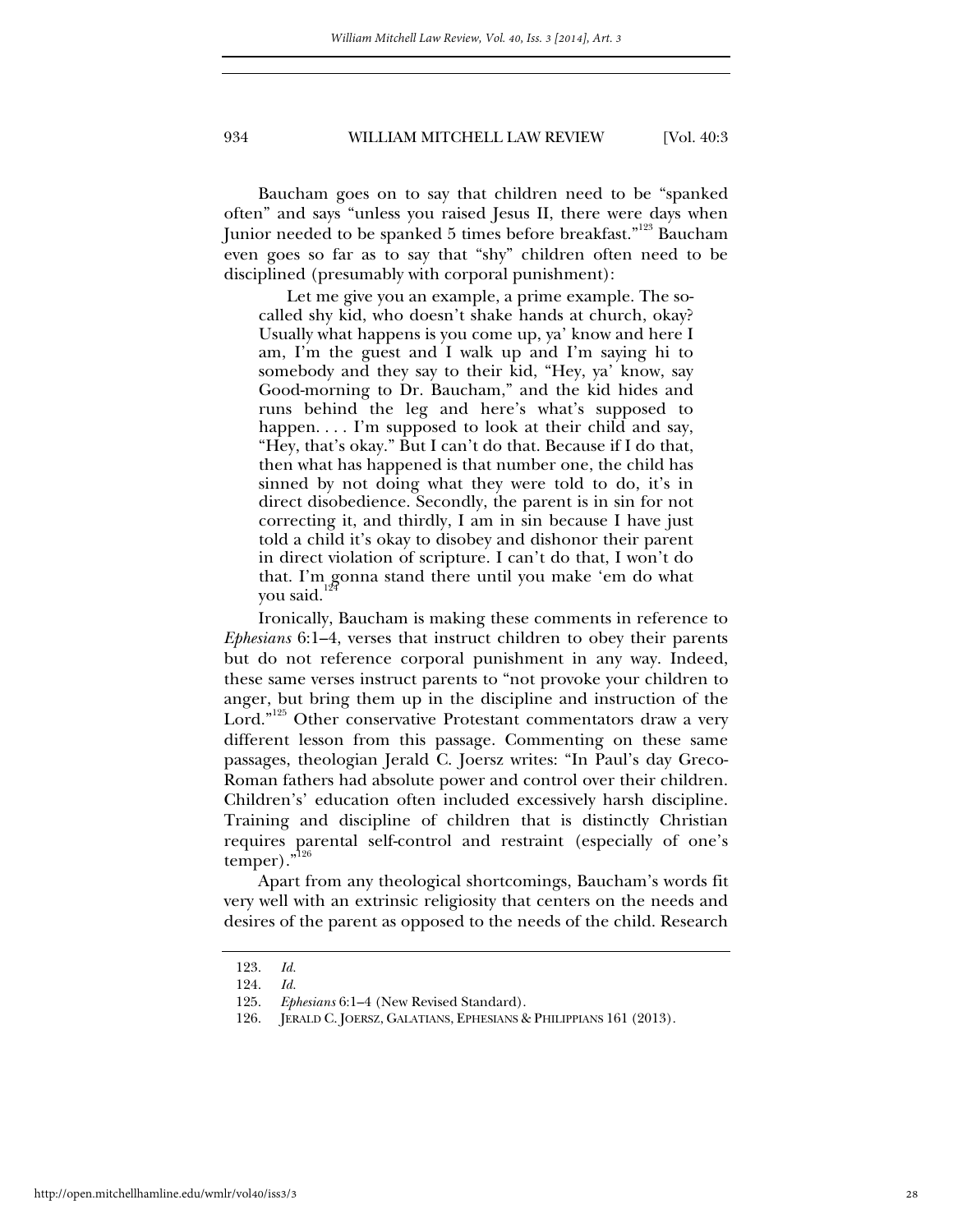suggests that this sort of religiosity increases the risk for potential abuse. $127$ 

In contrast, persons with an *intrinsic* religiosity "find their master motive in religion. Other needs, strong as they may be, are regarded as of less ultimate significance, and they are, so far as possible, brought into harmony with the religious beliefs and prescriptions."<sup>128</sup> These parents may view parenting as a sacred, holy and blessed activity and treasure children as gifts of God.<sup>129</sup>

Martin Luther, the principal founder of the Protestant movement, viewed children in this context, openly questioned the effectiveness of corporal punishment, $130$  and scolded parents who acted as if children were given to them for their own amusement.<sup>131</sup> When confronted with the unseemliness of changing a diaper, Luther tenderly said a father should respond:

 <sup>127.</sup> *See generally* Rodriguez & Henderson, *supra* note 114, at 85 (studying "the connection between religious beliefs and child abuse potential").

 <sup>128.</sup> *Id.* (quoting Gordon W. Allport & J. Michael Ross, *Personal Religious Orientation and Prejudice*, 5 J. PERSONALITY & SOC. PSYCHOL. 432, 434 (1967)).

 <sup>129.</sup> *See generally* Jean E. Dumas & Jenelle Nissley-Tsiopinis, *Parental Global Religiousness, Sanctification of Parenting, and Positive and Negative Religious Coping as Predictors of Parental and Child Functioning*, 16 INT'L J. PSYCHOL. RELIGION 289, 294 (2006) (discussing parents who view their role in a sacred context).

 <sup>130.</sup> Not only did Luther challenge the utility of corporal punishment, he may have declined to use corporal punishment on his own children. FRANK C. SENN, LUTHERAN IDENTITY: A CLASSICAL UNDERSTANDING 80 (2008) (noting that Luther's "discipline of his children avoided corporal punishment"). With respect to his son, Hans, who was then five years old, Luther said:

I wouldn't like to strike my little Hans very much, lest he should become shy and hate me. I know nothing that would give me greater sorrow. God acts like this [for He says], "I'll chastise you, my children, but through another—through Satan or the world—but if you cry out and run to Me, I'll rescue you and raise you up again." For God doesn't want us to hate Him.

Martin Luther, *Severe Whipping Makes Children Resentful: Between May 20 and 27, 1532*, *in* FAITH AND FREEDOM: AN INVITATION TO THE WRITINGS OF MARTIN LUTHER 305, 305 (John F. Thornton & Susan B. Varenne eds., 2002). Luther's misgivings about corporal punishment likely stem from his own childhood experiences. Luther was beaten by his mother until blood was drawn, beaten by his father to the point that Luther ran away, and was caned in school for "nothing at all." ROLAND H. BAINTON, HERE I STAND: A LIFE OF MARTIN LUTHER 17 (1950).

 <sup>131.</sup> Victor I. Vieth, *A Lutheran Approach to Ministering to Victims and Perpetrators of Child Abuse: What Does This Mean?*, 10 CARING CONNECTIONS 21, 23 (2013) (citing TIMOTHY J. WENGERT, MARTIN LUTHER'S CATECHISMS: FORMING THE FAITH 35 (2009)).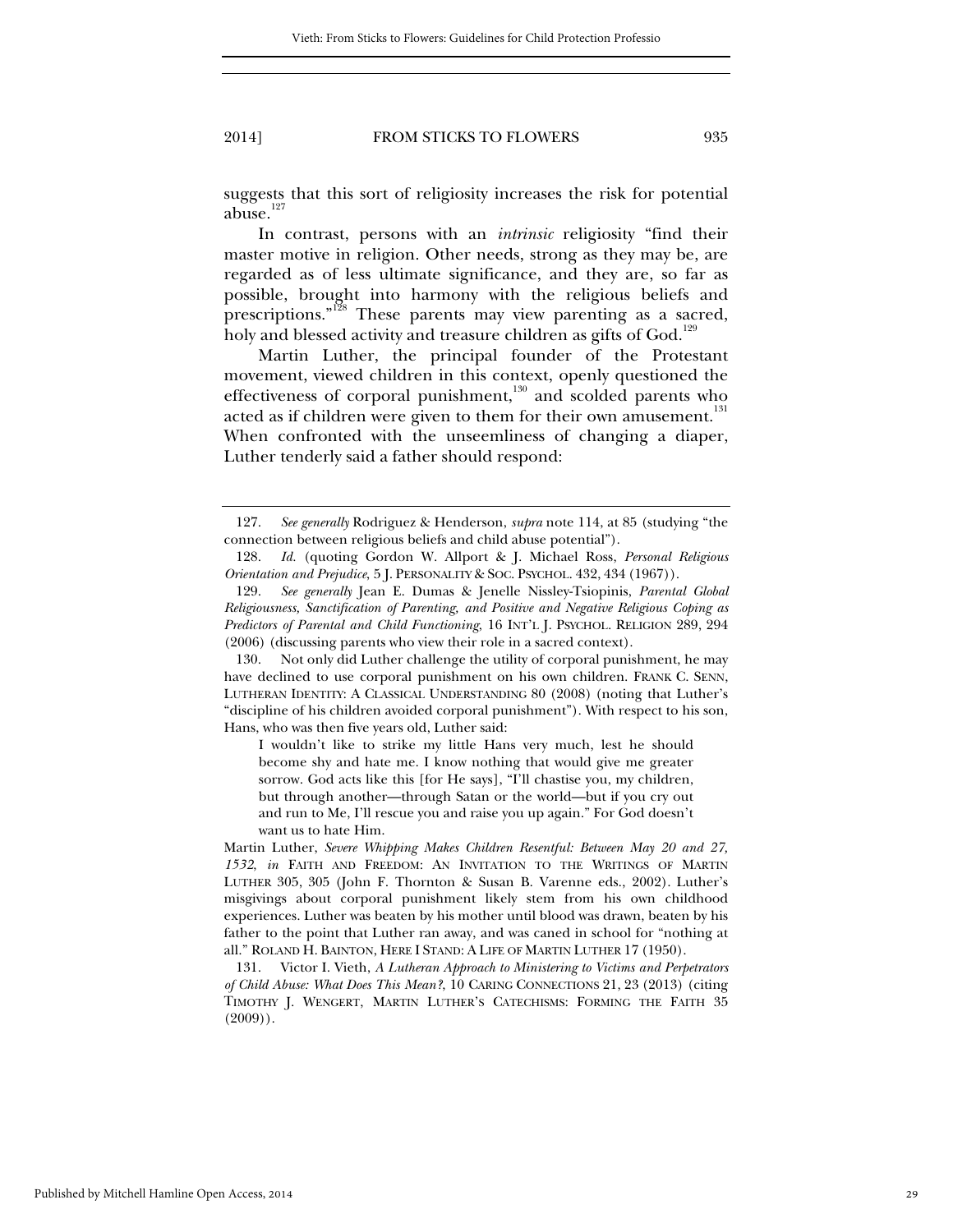O God . . . . I confess to Thee that I am not worthy to rock the little babe or wash its diapers, or to be entrusted with the care of the child and its mother. . . . Neither frost nor heat, neither drudgery nor labor will distress or dissuade me, for I am certain that it is thus pleasing in Thy sight.<sup>132</sup>

Parents who view their obligations in a tender, sacred way are more likely to have an intrinsic view of religiosity, which, in turn, may mean they have a lower potential to abuse their children.<sup>133</sup>

In considering the distinction between intrinsic and extrinsic religiosity, at least one word of caution is warranted. Human beings do not often fit neatly within academic definitions. In the real world, parents may have both intrinsic and extrinsic aspects of religiosity. Accordingly, to the extent this distinction is relevant, child protection professionals should recognize the distinction in terms of a continuum with child abuse potential perhaps increasing as a parent becomes more extrinsic.

#### *C. Emphasize the Parent's Strengths*

Although conservative Protestants are more likely to support and use corporal punishment, studies also indicate they are more likely to be involved with their children's lives, to praise and hug them more, and to yell less.<sup>134</sup> Although research suggests that parental warmth does not moderate the association between spanking and increased child aggression,<sup>135</sup> professionals working with these parents should nonetheless praise their efforts and offer suggestions for building on these strengths in a way that doesn't involve physical discipline.

A generation ago, many parents allowed their children to ride bicycles without wearing helmets, to sit in a car without a car seat or belt, and to be in the room when adults were smoking. These parents were not abusive, they simply didn't fully appreciate the dangers or realize there were better options. With increased education, parenting improved all the more. The same lesson

http://open.mitchellhamline.edu/wmlr/vol40/iss3/3

 <sup>132.</sup> FAITH AND FREEDOM: AN INVITATION TO THE WRITINGS OF MARTIN LUTHER, *supra* note 130, at 249.

<sup>133</sup>*.* Rodriguez & Henderson, *supra* note 114, at 85.

 <sup>134.</sup> Dyslin & Thomsen, *supra* note 29, at 295–96.

 <sup>135.</sup> *See* Shawna J. Lee et al., *Does Warmth Moderate Longitudinal Associations Between Maternal Spanking and Child Aggression in Early Childhood?*, 49 DEVELOPMENTAL PSYCHOL. 2017, 2017–18 (2013), *available at* PsycNET, doi: 10.1037/a0031630.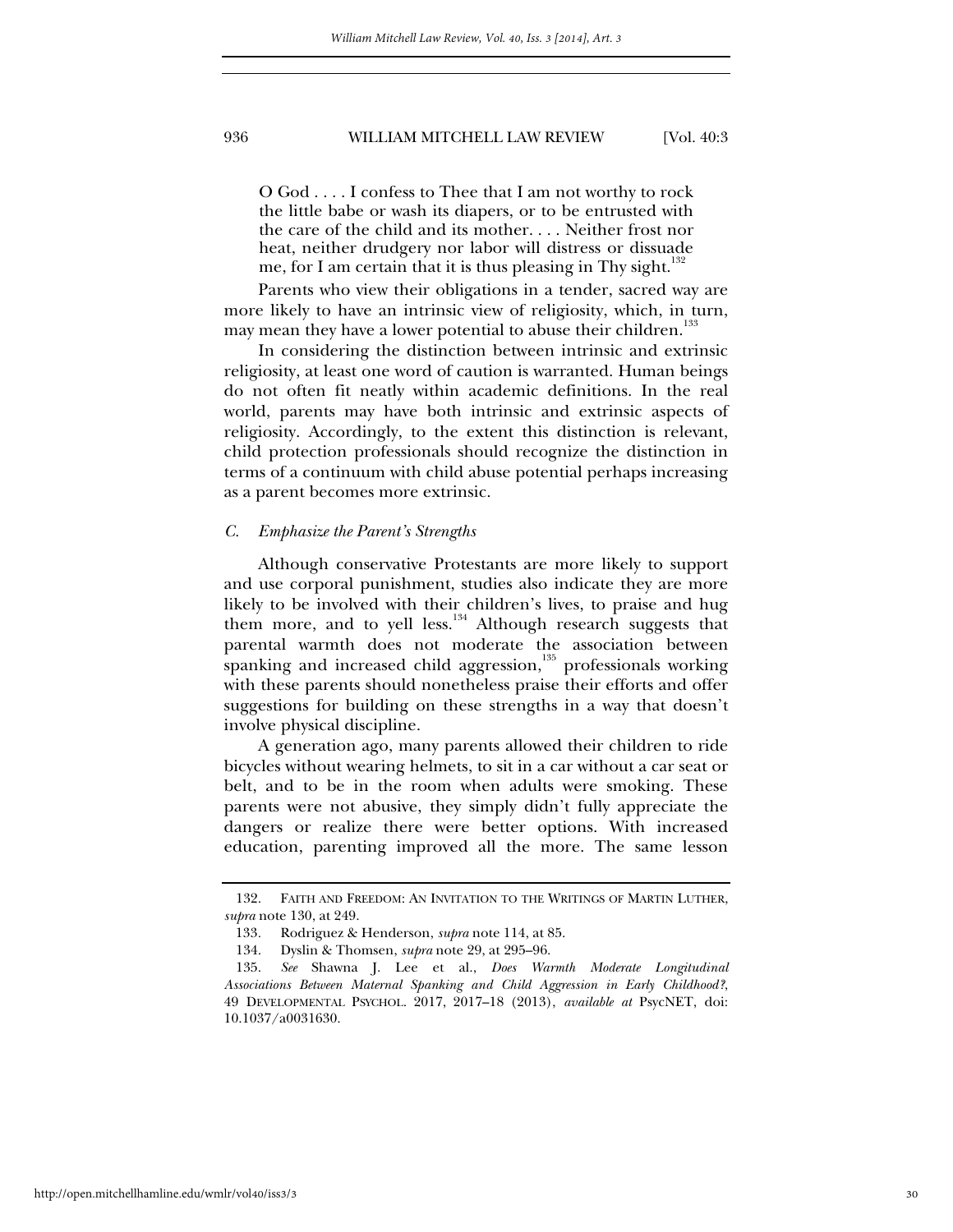applies to most parents who spank. They are not child abusers, they are genuinely loving parents who, with education, will take their parenting to an even higher level.

## *D. Emphasize the Importance of Effective Discipline*

Many religious parents adhere to corporal punishment because they believe children need discipline and because they want their children to engage in good behavior. This is an area where secular child protection professionals and religious parents can agree. Accordingly, a child protection professional should not simply tell a parent that corporal punishment has negative consequences. Instead, the professional should support the parent's goal of instilling good behavior by speaking about proven disciplinary methods. Indeed, there are a number of evidencebased parenting programs that can include the integration of scripture but without using corporal punishment.<sup>136</sup> Utilizing this more culturally sensitive approach, a child protection professional can readily agree with a parent about the importance of disciplining children but can emphasize the importance of doing so in an effective manner.

#### *E. Make Clear You Are Not Serving in a Pastoral Capacity*

Many conservative Protestants fear governmental encroachment on their religious beliefs.<sup>137</sup> Accordingly, it is critical that the

 <sup>136.</sup> *See, e.g.*, Donald F. Walker & Heather Lewis Quagliana, *Integrating Scripture with Parent Training in Behavioral Interventions*, 26 J. PSYCHOL. & CHRISTIANITY 122 (2007).

 <sup>137.</sup> There are a number of scholarly articles suggesting the need to limit emotionally abusive religious teachings and practices around children. *See, e.g.*, Jeffrey Shulman, *The Outrageous God: Emotional Distress, Tort Liability, and the Limits of Religious Advocacy*, 113 PENN ST. L. REV. 381, 408–09 (2008). One legal commentator contends there is a "form of religiously motivated abuse" involving "terrorizing children with horrific threats of devils and demons, 'spiritual warfare,' eternal damnation, and even an angry god that knows all of one's most secret thoughts and actions." Chase Cooper, *Confronting Religiously Motivated Psychological Maltreatment of Children: A Framework for Policy Reform*, 20 VA. J. SOC. POL'Y & L. 1, 24 (2012). Although not going this far in proposing limitations on the practice of religion, Cooper notes that some intellectuals believe that *any* religious instruction of children is harmful. For example, author Frank Schaeffer contends, "Religious freedom means freedom to worship in the Church of your choosing and—after you are eighteen—to believe anything that you want. Before you're eighteen, society should protect you." *Id.* at 27 (citing Frank Schaeffer, *When Freedom Is a*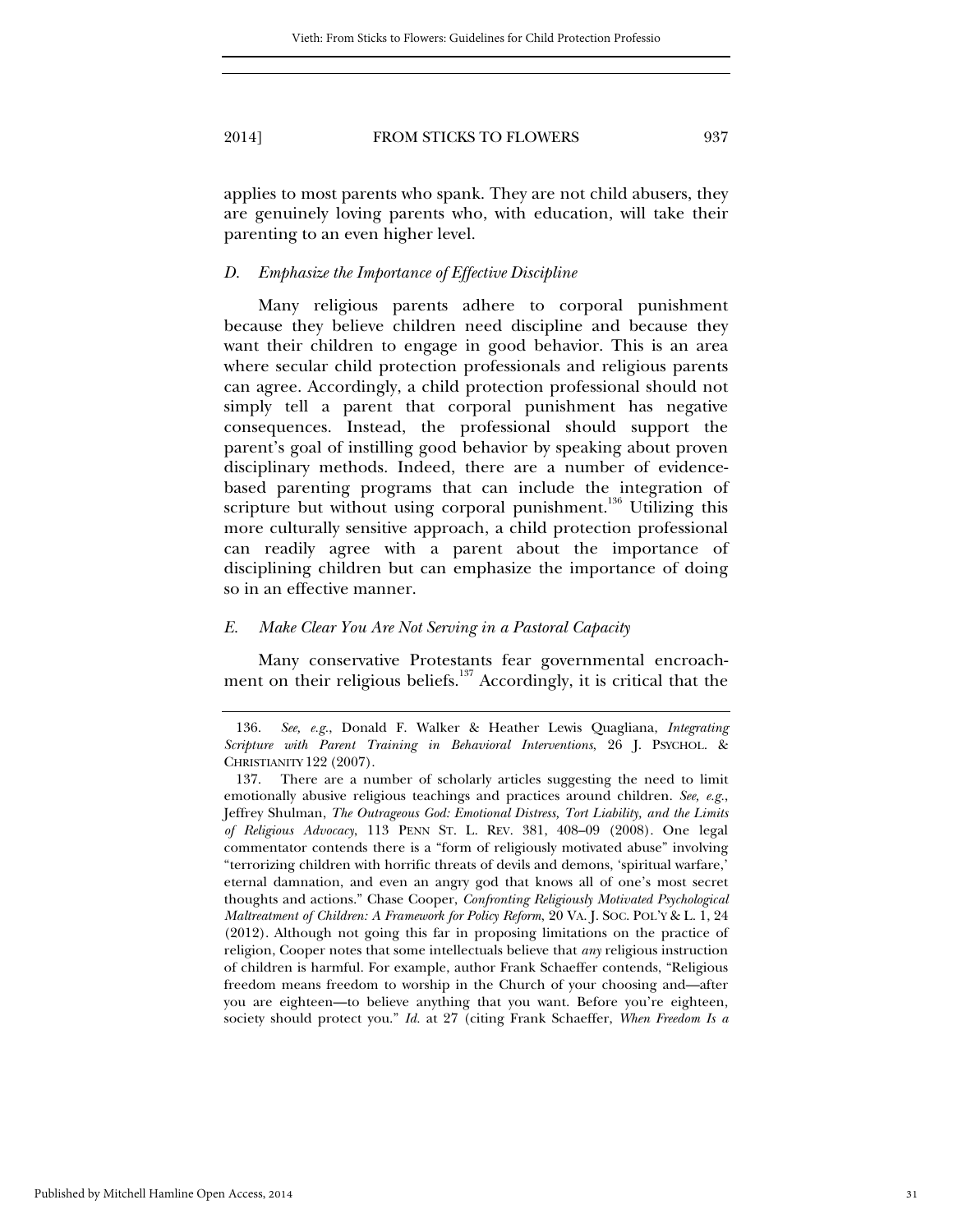child protection professional make clear she is not serving in a pastoral capacity and is certainly not advocating for any particular religious teaching. The child protection professional is involved in the case because she is concerned about the welfare of the child. To the extent religion is discussed, it is because the *parent* is raising the topic by suggesting biblical or other religious texts play a significant role in his or her disciplinary practices. Because the parent is raising the subject, the child protection professional is discussing the topic simply to gain a better understanding of the parent's belief system and to explore with him or her whether there is a way to work within that belief system to achieve the result both parties want.

#### *F. Acknowledge the Benefits of Religion for Many Children*

To the extent an adherent to corporal punishment worries the government is hostile to his or her religious beliefs, it may be helpful for a child protection professional to acknowledge there is evidence of the benefits of religion. According to an analysis of 676,000 Gallup-Healthways Well-Being Index interviews, very religious Americans score higher on "overall life evaluation, emotional health, physical health, healthy behaviors, work environment, and access to basic wellbeing necessities."<sup>138</sup>

In addition to the general benefits of religion, there is research that abused children may benefit from a sense of spirituality. Some researchers have found that a victim's "spiritual coping behaviour" may play either a positive or negative role in the survivor's ability to cope with the abuse and with life in general.<sup>139</sup> Victims of severe abuse may remain "stuck" in their spiritual development such as remaining angry with God. Children abused at younger ages are "less likely to turn to God and others for spiritual support."<sup>140</sup> Nonetheless, even victims describing a difficult relationship with God often rely on their spirituality for healing.<sup>141</sup>

*Dirty Word*, HUFFINGTON POST (Sept. 29, 2009), http://www.huffingtonpost.com /frank-schaeffer/when-freedom-is-a-dirty-w\_b\_294891.html).

 <sup>138.</sup> NEWPORT, *supra* note 19, at 49.

 <sup>139.</sup> Terry Lynn Gall, *Spirituality and Coping with Life Stress Among Adult Survivors of Childhood Sexual Abuse*, 30 CHILD ABUSE & NEGLECT 829, 829 (2006).

 <sup>140.</sup> *Id.* at 838 (arguing that those "stuck" at a young age are less likely to turn to God later in life).

 <sup>141.</sup> *See generally* Donald F. Walker et al., *Changes in Personal Religion/Spirituality During and After Childhood Abuse: A Review and Synthesis*, 1 PSYCHOL. TRAUMA: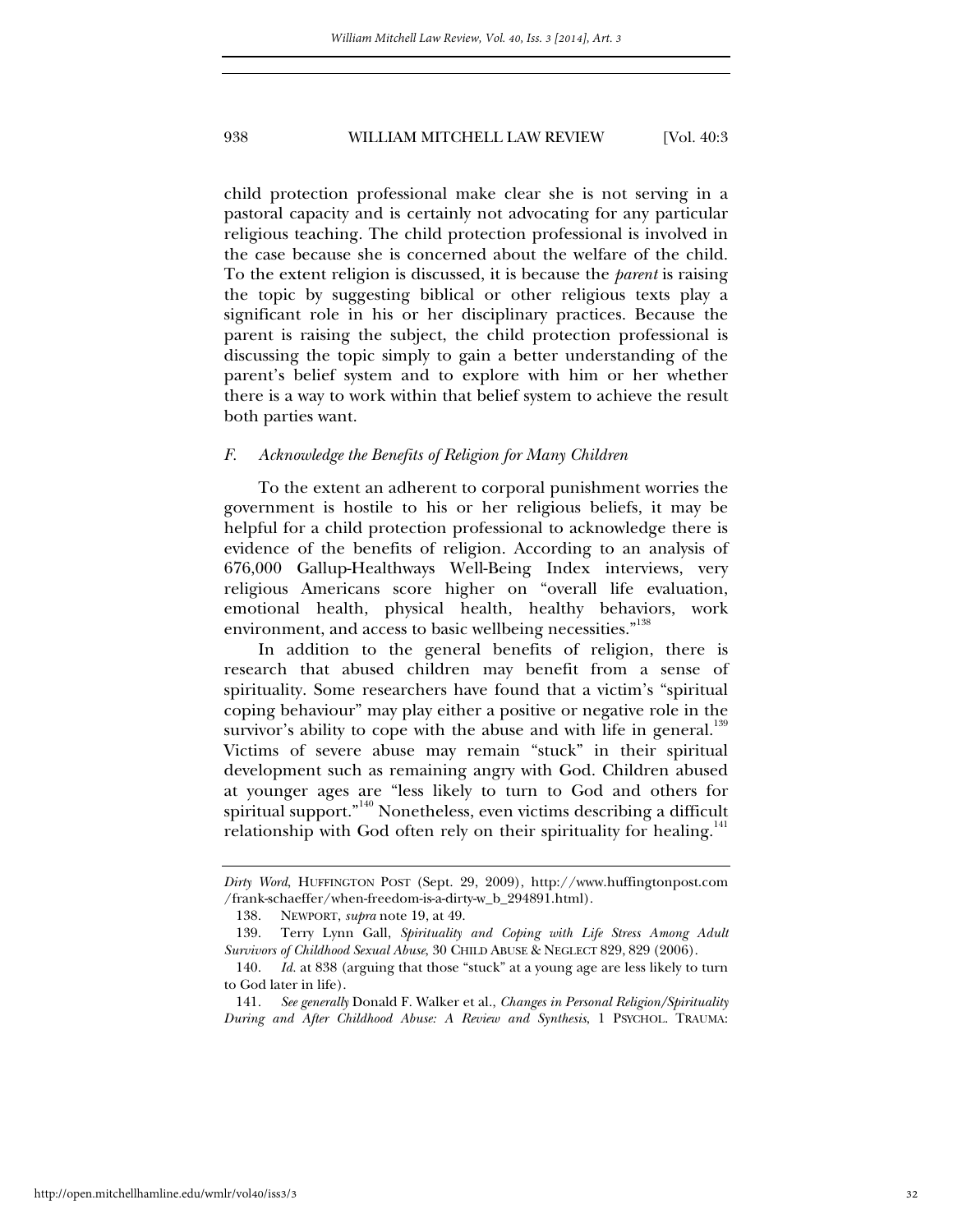Indeed, victims who experience "greater resolution" of their childhood abuse are able to "actively turn to their spirituality to cope . . . rather than attempt to cope on their own."<sup>142</sup>

#### *G. Play in the Parents' Ball Field*

As noted earlier, some conservative Protestants reject research studies on corporal punishment, claiming that all such research is trumped by the Bible.<sup>143</sup> Accordingly, it is unlikely a parent with this mindset will change his or her view or behavior unless the parent can be shown that noncorporal means of discipline is consistent with the parent's belief systems.<sup>144</sup>

When a parent raises this issue, the child protection professional can legitimately ask the parent questions to assist him or her in determining whether or not hitting a child is truly a part of his or her faith tradition. As one example, it may be wise to ask whether or not the parent also subscribes to the biblical passages pertaining to adult corporal punishment. If the parent responds that the verses pertaining to adult corporal punishment are simply reflecting the governmental punishments of that era, the same analysis for child corporal punishment may follow. By the same token, ask the parent if he or she believes corporal punishment is *required* or simply authorized by scripture. If it is simply authorized, perhaps the child protection professional and the parent now have a basis to work together in exploring other disciplinary techniques.

Also keep in mind that a parent inflicting corporal punishment often does so with the mindset that he or she is God's representative to the child.145 For this reason, a clinician may want

THEORY, RES., PRAC. & POL'Y 130 (2009) (exploring spirituality's impact on child abuse).

 <sup>142.</sup> Gall, *supra* note 139, at 839.

 <sup>143.</sup> *See* Ellison & Sherkat, *supra* note 30, at 132.

 <sup>144.</sup> There is a growing body of literature to assist mental health professionals in working with children and parents for whom spirituality is a critical aspect of any intervention. *See, e.g.*, AM. PSYCHOLOGICAL ASS'N, SPIRITUAL INTERVENTIONS IN CHILD AND ADOLESCENT PSYCHOTHERAPY (Donald F. Walker & William L. Hathaway eds., 2012).

 <sup>145.</sup> For example, C.F.W. Walther, the first president of the conservative Protestant Missouri Synod Lutheran Church prayed:

O Lord God, we tremble when we recall that You have placed us over our children as Your representatives to lead and guide them on earth, and that You will someday say to us: "Where are the children whom I have given you? Have any of them been lost?" For again and again we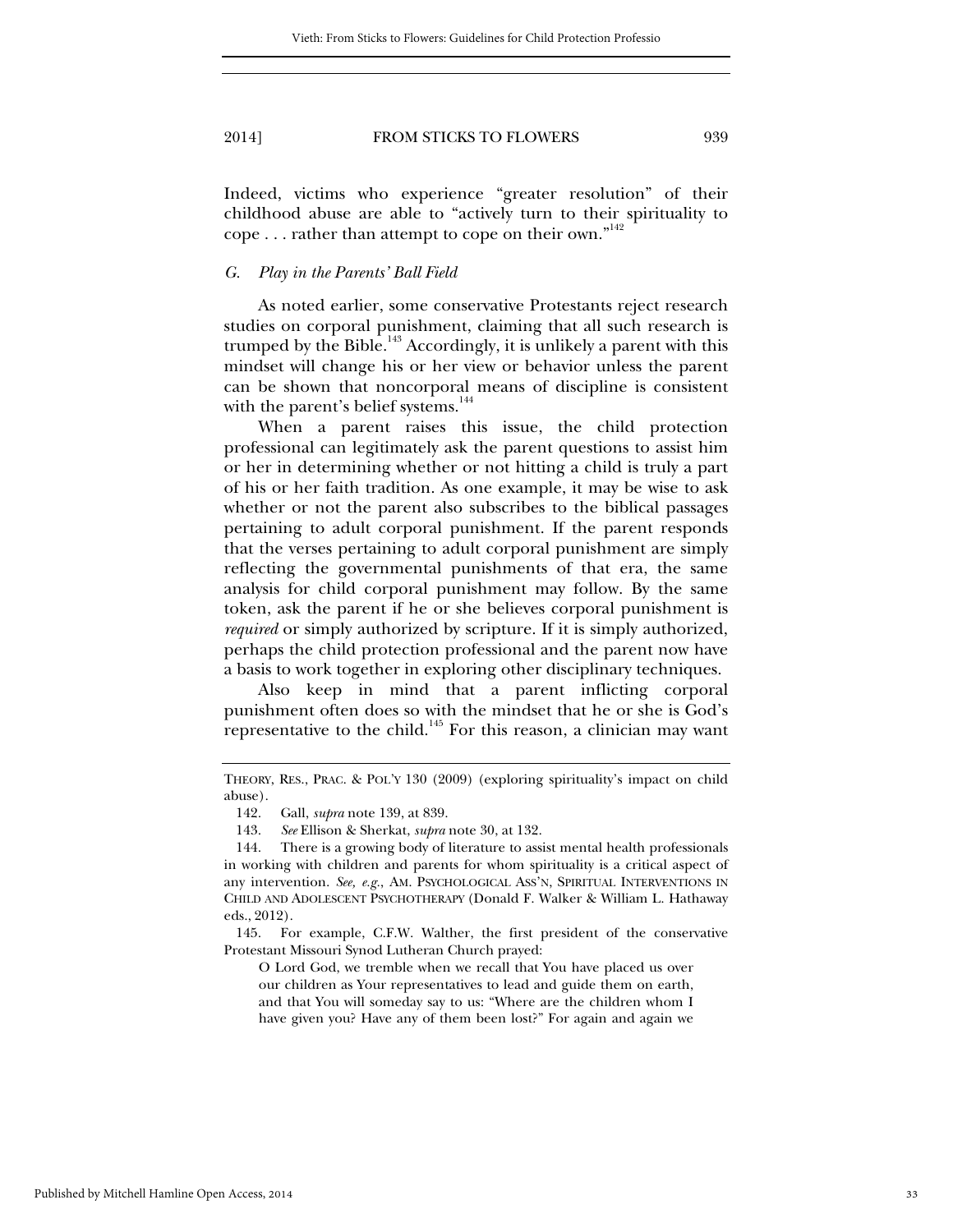to work within this belief system and ask a series of questions particularly pertinent to the parent. These questions may include:

- What is your child learning about God from the way you discipline her?
- Do you think this will shape your child's view of God throughout her life?
- What did you learn about God from how you were disciplined as a child? $146$

Consistent with these questions, a clinician may want to share the following anecdote with a parent. When Astrid Lindgren, the author of *Pippi Longstocking*, received the German Book Trade Prize in 1978, she shared this lesson about the message hitting children sends:

When I was 20 years old, I met an old pastor's wife who told me when she was young and had her first child, she didn't believe in striking children, although spanking kids with a switch pulled from a tree was standard punishment at the time. But one day when her son was four or five, he did something that she felt warranted a spanking—the first of his life. And she told him that he would have to go outside and find a switch for her to hit him with. The boy was gone a long time. And when he came back in, he was crying. He said to her, "Mama, I couldn't find a switch, but here's a rock you can throw at me."

All of a sudden the mother understood how the situation felt from the child's point of view: that if my mother wants to hurt me, then it makes no difference what she does it with; she might as well do it with a stone. And the mother took the boy onto her lap and they both cried. Then she laid the rock on a shelf in the kitchen to remind herself forever: never violence.<sup>147</sup>

have been guilty of neglecting them, due either to a lack of love or to misguided love, to a lack of earnestness or to sinful zeal, to a lack of wisdom or to the deceptive wisdom of this world.

C.F.W. WALTHER, FOR THE LIFE OF THE CHURCH 136 (Charles P. Schaum ed., Rudolph Prange trans., 2011).

 <sup>146.</sup> The author thanks Dr. Mark Everson for suggesting these questions.

 <sup>147.</sup> *Never Violence: A Story Told by Astrid Lindgren*, ALLIANCE FOR TRANSFORMING LIVES CHILD., http://www.atlc.org/Resources/never\_violence.php (last visited Feb. 10, 2014).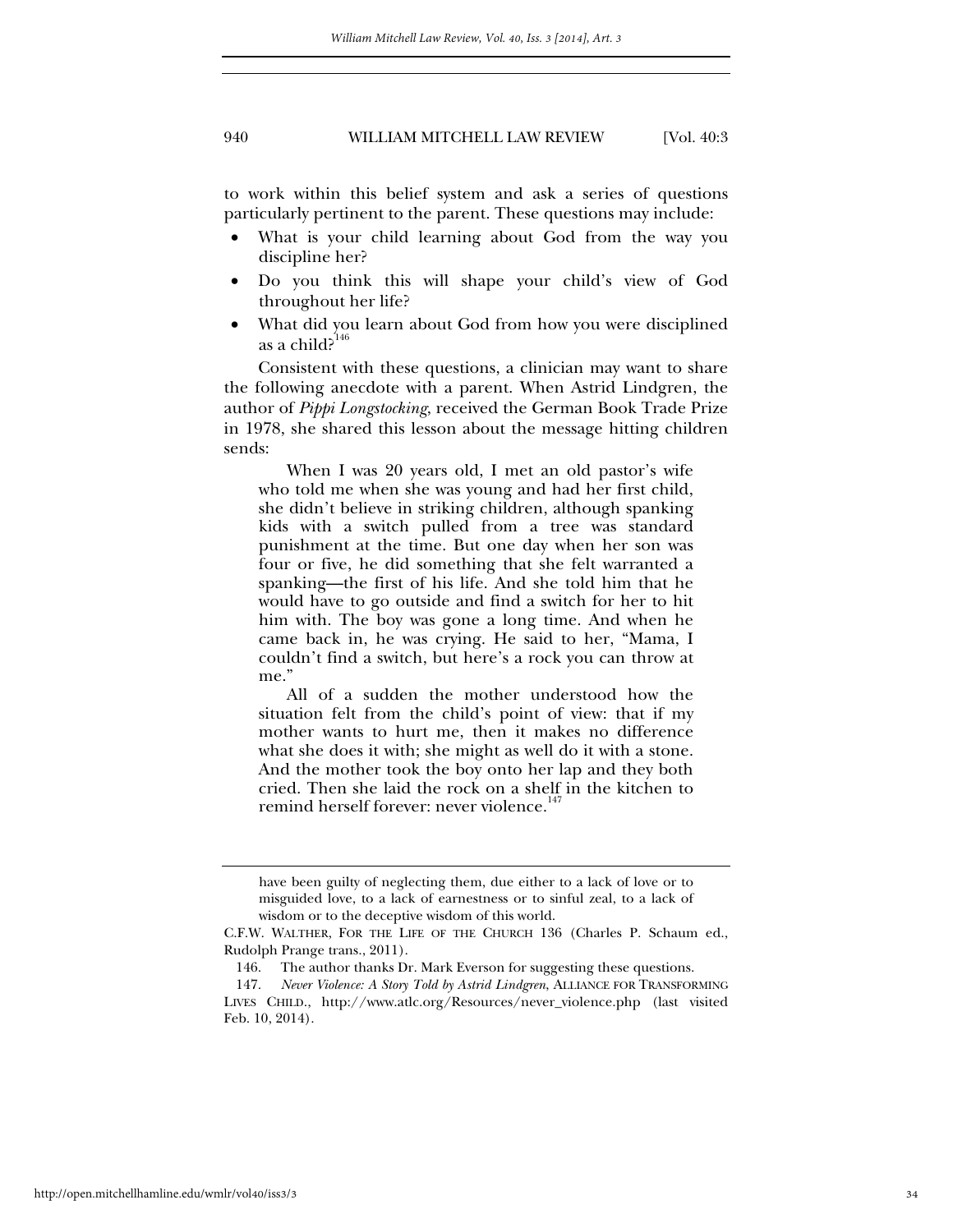The pastor's wife in Lindgren's anecdote sounds similar to Carol, the widowed mother in our case scenario who likewise didn't personally believe in striking children but felt she had to.

#### *H. Engage the Faith Community as a Whole*

Given the importance of faith in many families, it is important for child protection professionals to engage community faith leaders in discussing the intersection between religion and the law. When properly educated about the dynamics in many cases of abuse, faith leaders can be much more effective in speaking out against egregious acts of corporal punishment—such as hitting infants with sticks for "selfish" crying.

Although conservative Protestant clergy may maintain that corporal punishment is acceptable, they may nonetheless agree that corporal punishment is particularly dangerous in the hands of parents who are frustrated or who may be low functioning. If this is true, conservative Protestant clergy may recognize a responsibility in helping these parents understand that alternative forms of discipline are likewise acceptable.

Child protection professionals should also take a leadership role in educating faith leaders about the contracting definition of reasonable force. It is an important issue for faith leaders and seminaries to consider because it brings to a head the issue of whether corporal punishment is merely authorized or required by scripture. If corporal punishment is required, parishioners will be taught to hit their children irrespective of the law. If, though, corporal punishment is simply authorized, parishioners will be taught to comply with the law in limiting, if not eliminating, the practice. This is an important concept because conservative Protestants also take seriously the scriptural admonition to abide by governmental decrees provided they do not require the faithful to act contrary to God's word.<sup>148</sup>

 <sup>148.</sup> Specifically, the Apostle Paul instructed Christians:

Let everyone be subject to the governing authorities, for there is no authority except that which God has established. The authorities that exist have been established by God. Consequently, whoever rebels against the authority is rebelling against what God has instituted, and those who do so will bring judgment on themselves.

*Romans* 13:1–2 (New International Version).